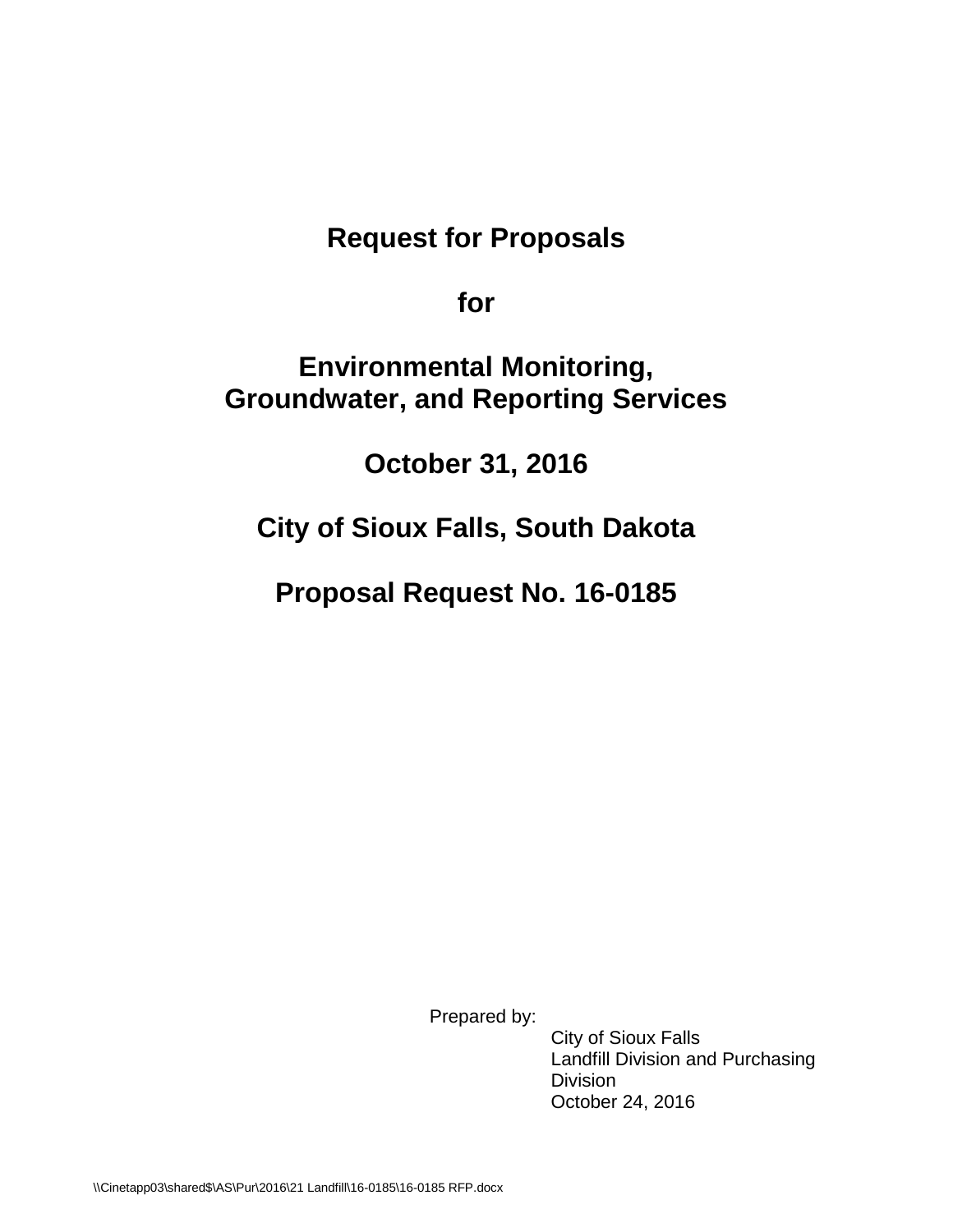# **Table of Contents**

| Environmental Monitoring, Groundwater, and Reporting Services 1 |                                                                            |    |  |  |
|-----------------------------------------------------------------|----------------------------------------------------------------------------|----|--|--|
|                                                                 |                                                                            |    |  |  |
|                                                                 |                                                                            |    |  |  |
|                                                                 |                                                                            |    |  |  |
|                                                                 |                                                                            |    |  |  |
|                                                                 | 1.04 Return Mailing Address and Deadline for Receipt of Proposals 2        |    |  |  |
|                                                                 |                                                                            |    |  |  |
|                                                                 |                                                                            |    |  |  |
|                                                                 |                                                                            |    |  |  |
|                                                                 |                                                                            |    |  |  |
|                                                                 |                                                                            |    |  |  |
|                                                                 |                                                                            |    |  |  |
|                                                                 |                                                                            |    |  |  |
|                                                                 |                                                                            |    |  |  |
|                                                                 |                                                                            |    |  |  |
|                                                                 |                                                                            |    |  |  |
|                                                                 |                                                                            |    |  |  |
|                                                                 |                                                                            |    |  |  |
|                                                                 |                                                                            |    |  |  |
|                                                                 | Section 4 Review of Proposals and Selection of Finalists for Interviews 17 |    |  |  |
|                                                                 |                                                                            |    |  |  |
|                                                                 |                                                                            |    |  |  |
|                                                                 |                                                                            |    |  |  |
|                                                                 |                                                                            | 19 |  |  |
|                                                                 |                                                                            |    |  |  |
|                                                                 |                                                                            |    |  |  |
|                                                                 |                                                                            |    |  |  |
|                                                                 |                                                                            |    |  |  |
|                                                                 |                                                                            |    |  |  |
|                                                                 |                                                                            |    |  |  |
|                                                                 |                                                                            |    |  |  |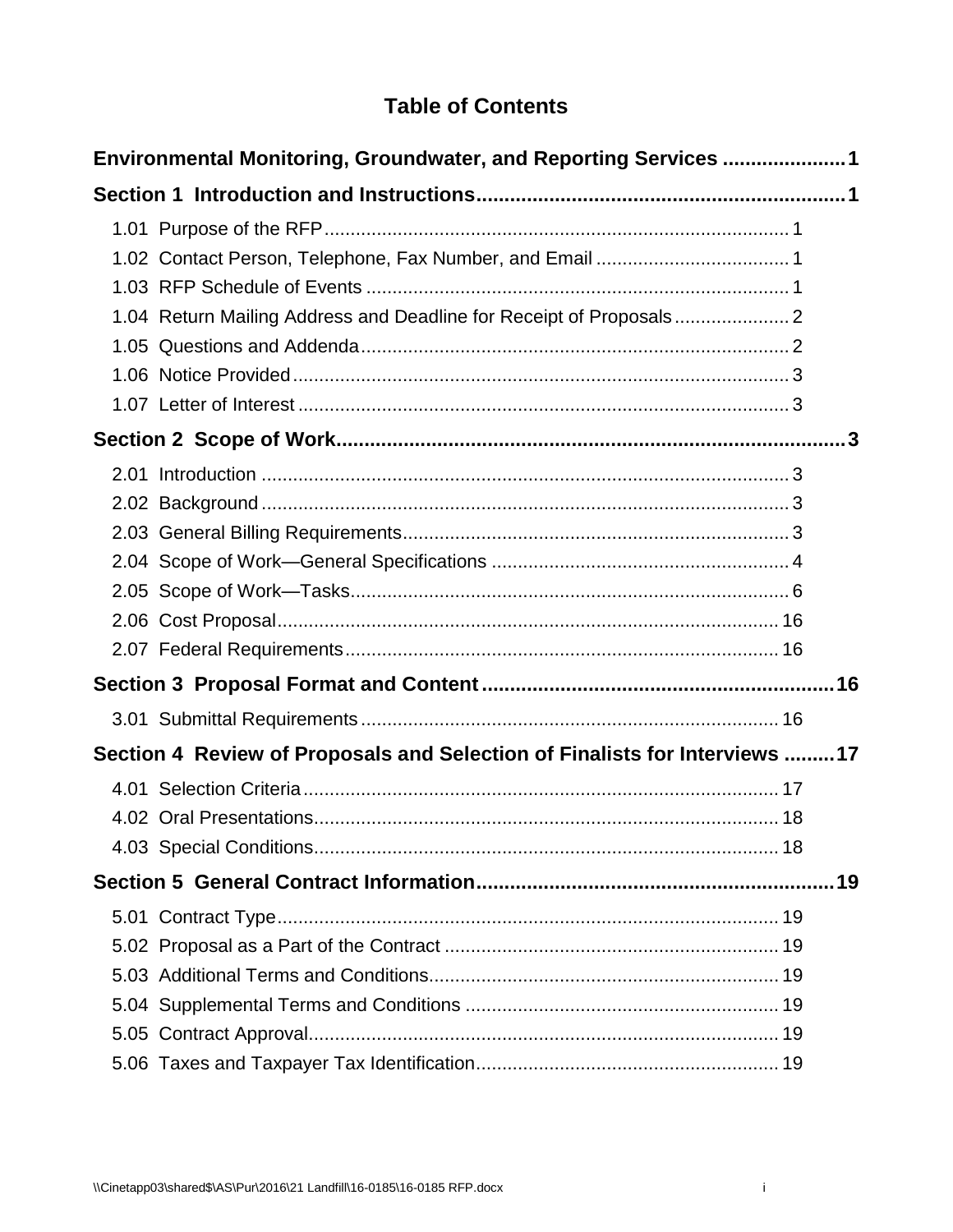| 6.13 Notice of Intent to Award—Offeror Notification of Selection |  |
|------------------------------------------------------------------|--|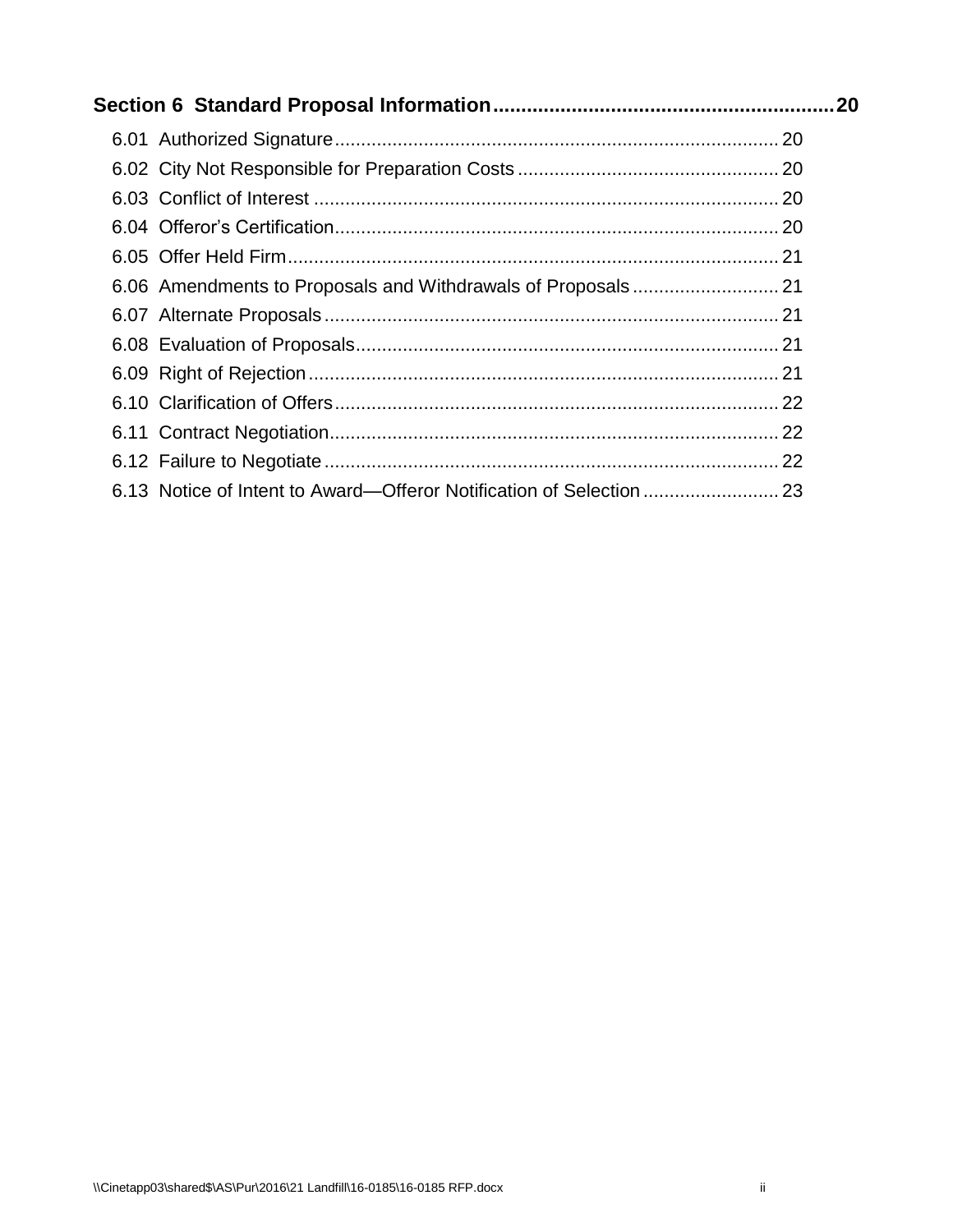# **Request for Proposals for 2017 Environmental Monitoring, Groundwater, and Reporting Services**

# **Section 1 Introduction and Instructions**

# <span id="page-3-1"></span><span id="page-3-0"></span>**1.01 Purpose of the RFP**

This Request for Proposal (RFP) is issued by the City of Sioux Falls (hereinafter referred to as the "City"). The purpose of this RFP is to establish a contract with a qualified firm to procure the professional services for environmental monitoring, groundwater, and reporting services for the Sioux Falls Regional Sanitary Landfill (SFRSL), which is owned and operated by the City. The services associated with this project will consist of, but not limited to, the monitoring and reporting requirements of the groundwater monitoring network and landfill gas collection and control system (GCCS).

# <span id="page-3-2"></span>**1.02 Contact Person, Telephone, Fax Number, and Email**

David Dekker, Purchasing Specialist, is the point of contact for this RFP. Unauthorized contact regarding the RFP with other City employees may result in the vendor being disqualified.

David Dekker, Purchasing Specialist Phone: 605-367-8833 Email: [ddekker@siouxfalls.org](mailto:srust@siouxfalls.org)

# <span id="page-3-3"></span>**1.03 RFP Schedule of Events**

This schedule of events represents the City's best estimate of the schedule that will be followed for this RFP. If a component of this schedule such as the deadline for receipt of proposals is delayed, the rest of the schedule will be shifted by the same number of days.

The approximate RFP schedule is as follows:

- RFP issued: October 31, 2016
- Deadline for questions: November 28, 2016
- Proposals due: December 15, 2016
- City issues Notice of Intent to Award a Contract approximately: January 6, 2017
- City issues contract approximately: January 13, 2017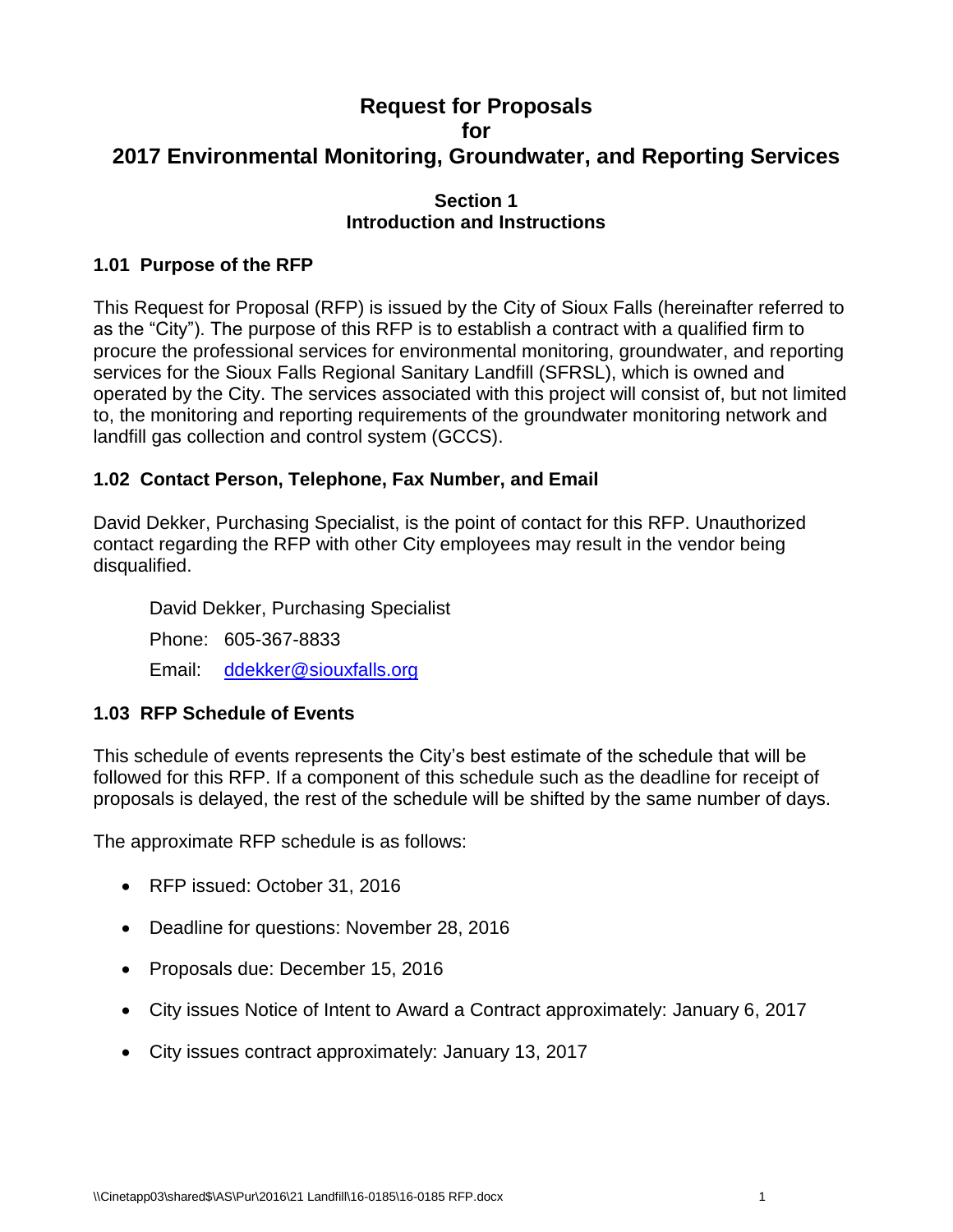# <span id="page-4-0"></span>**1.04 Return Mailing Address and Deadline for Receipt of Proposals**

Offerors must submit one (1) original hard copy (marked "Original") and four (4) hard copies of the proposal in a sealed envelope or package.

### **Cost Proposal is to be submitted in a separate sealed envelope or package, clearly labeled "Cost Proposal."**

Envelopes or packages containing proposals must be clearly addressed as described below to ensure proper delivery and to avoid being opened by the City before the deadline for receipt. Envelopes or packages must be addressed as follows:

> City of Sioux Falls Engineering Office Attention: David Dekker, Purchasing Specialist RFP No. 16-0185 224 West Ninth Street P.O. Box 7402 Sioux Falls, SD 57117-7402

Proposals must be received by the Purchasing Office at the location specified no later than **2 p.m., Central Standard Time, on December 15, 2016**. Proposals will not be publicly read at the opening.

Proposals may not be delivered orally, by facsimile transmission, by other telecommunication, or electronic means.

Offerors assume the risk of the method of dispatch chosen. The City of Sioux Falls ("City") assumes no responsibility for delays caused by any delivery service. Postmarking by the due date will not substitute for actual proposal receipt by the City. An Offeror's failure to submit its proposal prior to the deadline will cause the proposal to be rejected. Late proposals or amendments will not be opened or accepted for evaluation.

### <span id="page-4-1"></span>**1.05 Questions and Addenda**

Questions regarding this RFP shall be submitted in writing to David Dekker, Purchasing Specialist, at ddekker@siouxfalls.org. Answers to questions will be posted on the RFP website. The deadline for questions is 12 p.m. Central Standard Ttime, November 28, 2016.

If deemed necessary, addenda to the RFP will be issued and will be emailed to the proposers. No addenda will be issued after 5 p.m., December 2, 2016.

Responding firms are prohibited from communicating in any other manner about this project with any other City employee from the date of issuance of this proposal until the final selection, unless otherwise directed by the Purchasing Manager. Other means of communications or contact may disqualify the submitting firm.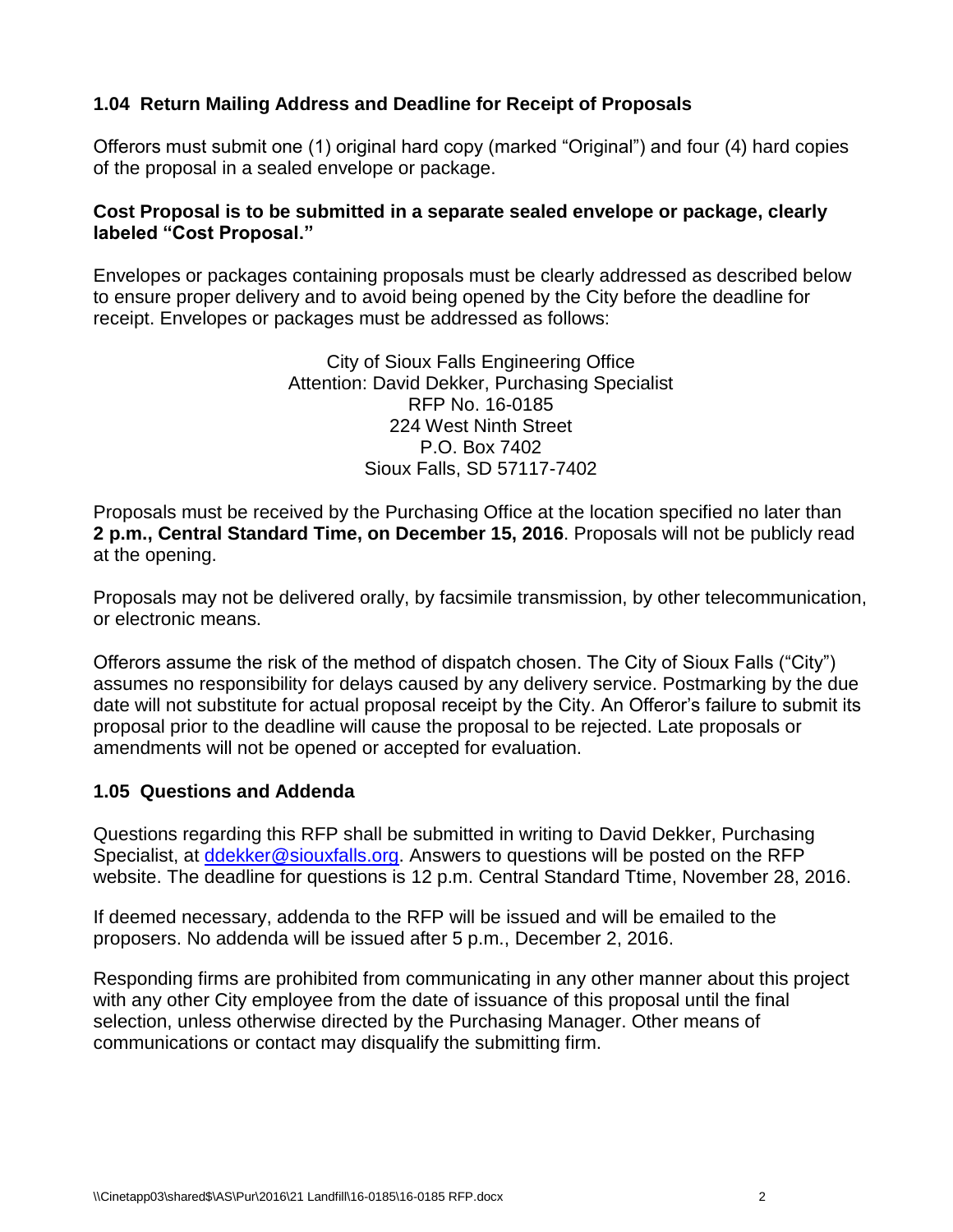# <span id="page-5-0"></span>**1.06 Notice Provided**

The Request for Proposal and any amendments to the RFP will be posted on the following website: [www.siouxfalls.org.](http://www.siouxfalls.org/)

# <span id="page-5-1"></span>**1.07 Letter of Interest**

Vendors interested in receiving any notices related to this RFP are required to contact the Purchasing Specialist with the name of their firm, contact person, mailing address, telephone number, fax number, and email address. The sole purpose of the Letter of Interest is to provide the City with a contact person to receive any notices related to the RFP. Submission of a Letter of Interest is not a requirement for submitting a proposal to this RFP. The City must receive the Letter of Interest from the vendor by December 2, 2016.

#### **Section 2 Scope of Work**

### <span id="page-5-3"></span><span id="page-5-2"></span>**2.01 Introduction**

The City is requesting proposals for Environmental Monitoring, Groundwater, and Reporting Services for the Sioux Falls Regional Sanitary Landfill.

### <span id="page-5-4"></span>**2.02 Background**

The Sioux Falls Regional Sanitary Landfill is located approximately 5 miles west of Sioux Falls, South Dakota, and is the largest landfill in the state of South Dakota. The landfill serves a population of approximately 260,000 in a five-county region, which includes Minnehaha, Lake, Lincoln, McCook, and Turner Counties. The landfill started accepting municipal solid waste (MSW) in 1979 and currently has a projected closure date of 2080.

The landfill property encompasses approximately 709 acres—260 acres is permitted for MSW and 60 acres for Construction and Demolition Waste (C&D). The landfill currently operates with numerous permits and has an active landfill gas collection and control system (GCCS).

The firm is strongly encouraged to inspect the site and associated hydro-geological reports prior to submitting their proposal. Submission of the proposal shall be conclusive evidence that the firm has examined and is familiar with the site conditions and the compatibility of the on-site sampling collection system with the firm's equipment to be utilized. Prior to any site inspections at the SFRSL, the firm must contact Dustin Hansen, Sanitary Landfill Superintendent, at (605) 367-8162.

### <span id="page-5-5"></span>**2.03 General Billing Requirements**

The City seeks an efficient billing process. The City requires invoicing to each account, as requested, at no additional charge to the City. The billing format will be reviewed and approved by the contract administrator prior to the final contract agreement. Offeror must thoroughly describe their ability to accept and process orders using purchase orders or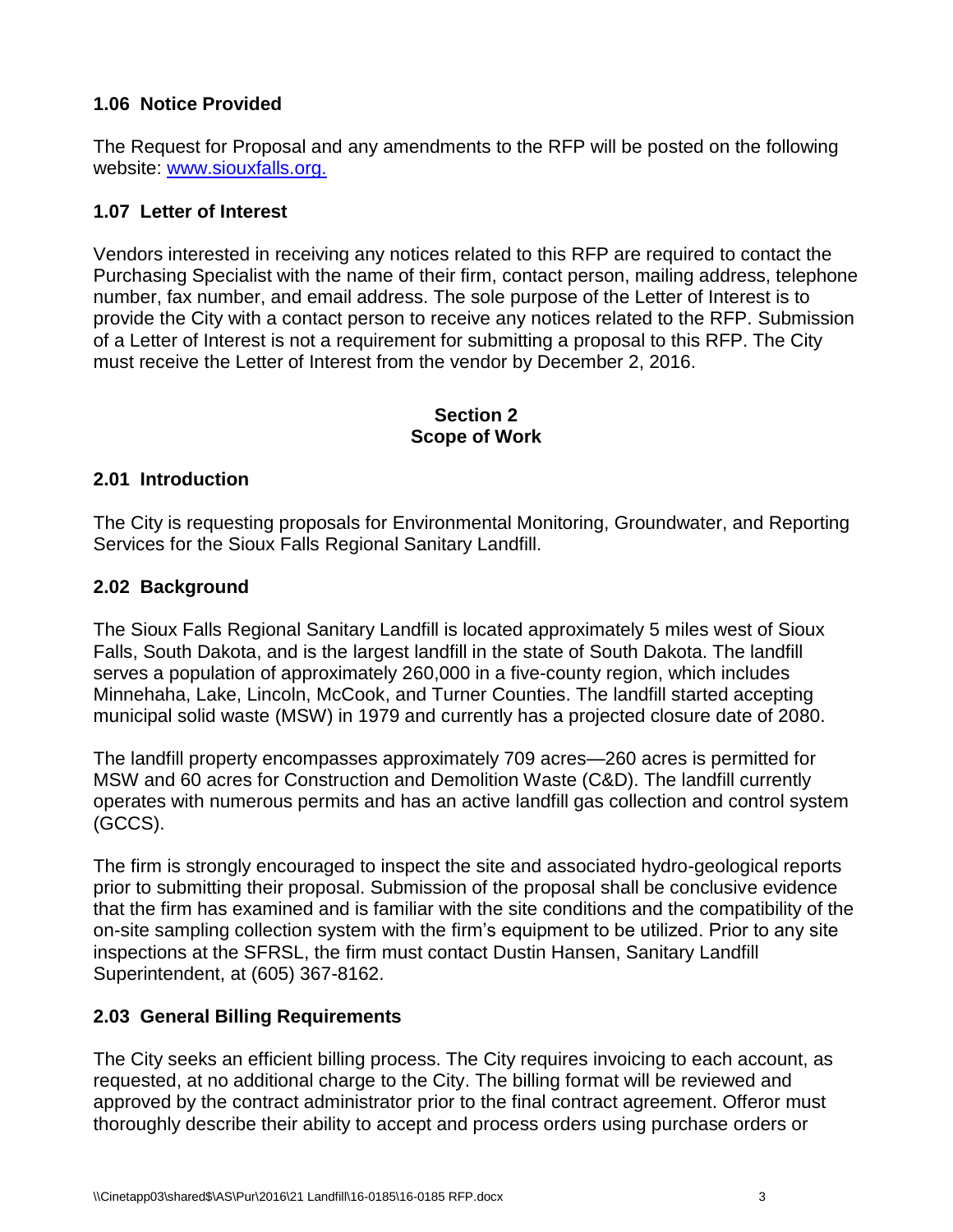purchasing cards. Offerors must also discuss their ability to receive online payment via purchase card, receive an electronic funds transfer from the City, and/or a seamless electronic interface to City accounting systems.

The City **will not** accept fuel surcharges, delivery charges, or any other miscellaneous fees and/or surcharges.

Offerors are invited to provide any other information that they feel is relevant to this RFP process. For example, would the Offeror provide any additional services at no cost to the City or assist the City in evaluating its existing needs and future needs.

# <span id="page-6-0"></span>**2.04 Scope of Work—General Specifications**

The following tasks shall be completed by the firm as part of the current version of the Comprehensive Monitoring Plan for the Sioux Falls Regional Sanitary Landfill. A site map of the facility is attached as Figure 1.

# **1. Compliance Requirements**

The SFRSL is regulated by public law and statutes and other federal, state, and local regulations. Unless otherwise specified, it shall be the firm's responsibility to identify the applicable federal, state, and local laws and regulations and apply the procedures as required.

# **2. Health and Safety Plan and Site-Specific Health and Safety Plans**

### *i. Safety and Health (General)*

In the course of conducting activities pursuant to this Scope of Work, the firm must perform on-site work. The firm shall develop and implement safety and health and emergency response programs/plans for activities which involve employee exposure or the reasonable possibility for employee exposure to safety and health hazards. The firm shall review all information provided and develop the necessary documents that contain the health and safety criteria, procedures, and practices sufficient to protect on-site personnel, the environment, and potential off-site receptors from chemical and physical hazards. The firm is solely responsible for the health and safety of its employees.

### *ii. Safety Procedures*

Environmental samples obtained could contain constituents harmful to human health and the environment. Decomposing refuse generates methane gas. Confined spaces may be oxygen deficient and may contain harmful and/or explosive gasses. Sample collection in confined spaces will be coordinated through the Sanitary Landfill Superintendent. The landfill has several areas considered to be confined space. Safety procedures should be adhered to in order to maintain a safe working situation.

The City makes no guarantee as to the composition of the samples taken. Firm and Landfill Technicians/Operators must use caution at all times when handling samples.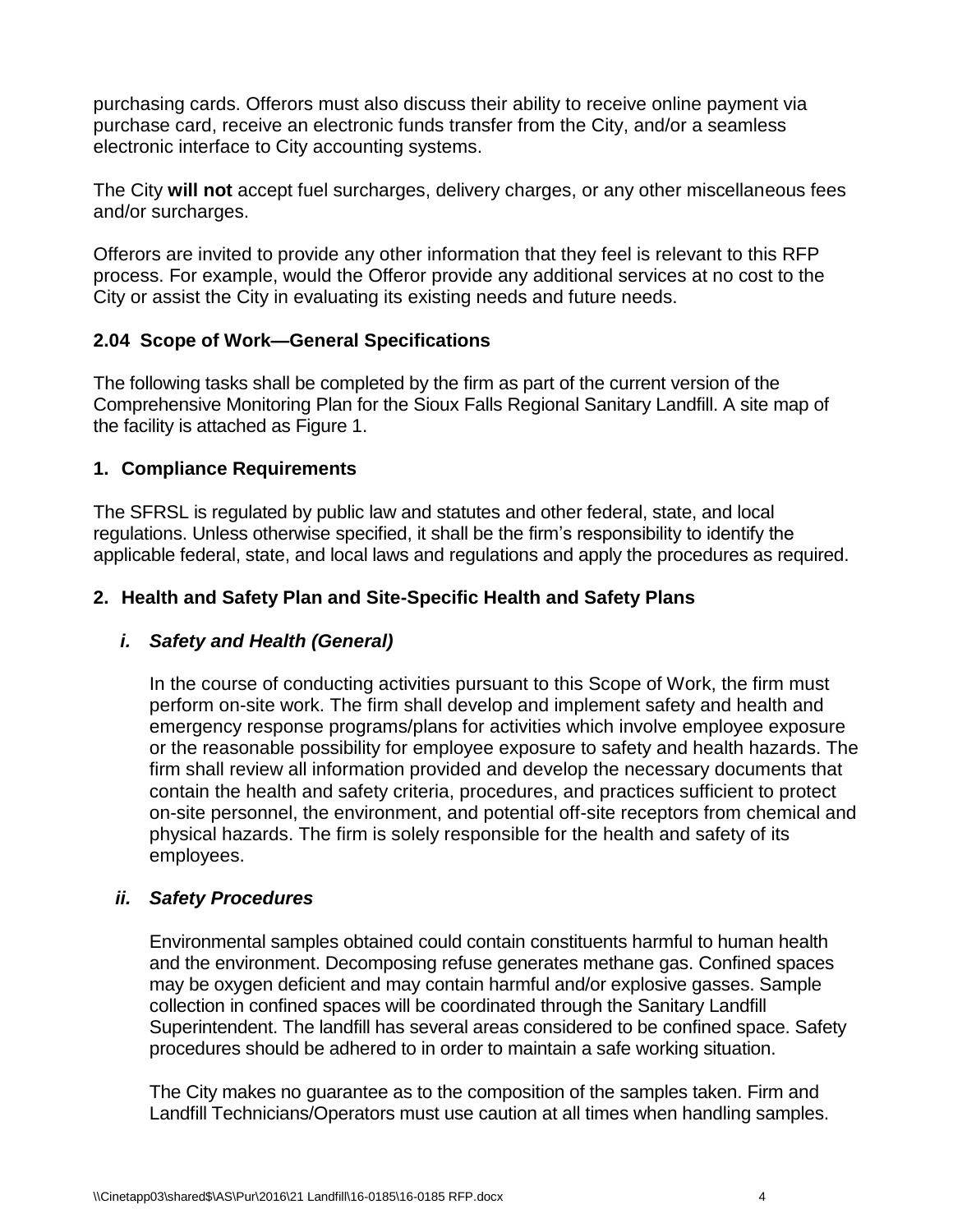## **3. Special Notifications**

## *i. Health Risk*

The firm shall immediately report to the Sanitary Landfill Superintendent, via telephone or in person, any data or results generated during this Scope of Work that may indicate any potential imminent health risk or violation of federal, state, or local laws. Following this notification, a written notice with supporting documentation shall be prepared and delivered within three (3) days. Upon request from Landfill management, the firm shall provide all pertinent data within three (3) weeks of the notification.

The firm shall identify potentially significant health and safety problem areas as they arise while providing the technical support required by this Scope of Work.

# *ii. Questions from the Public*

The firm shall refer all questions from the public to the Sanitary Landfill Superintendent.

# *iii. Scope of Work Guidance*

The firm is cautioned to take no guidance from any source during the course of this effort which deviates from the requirements stated in the Scope of Work. The firm shall immediately notify Landfill management of any such requests.

### **4. Deliverables**

All "hard copy" deliverables shall be submitted on recycled content paper and printed double-sided unless otherwise specified.

| <b>Deliverable</b>                          | <b>Due Date</b>                                                                       |
|---------------------------------------------|---------------------------------------------------------------------------------------|
| <b>Monthly Monitoring Report</b>            | 30 days after sampling occurred, but no<br>later than the 15th of the following month |
| <b>Quarterly Reports</b>                    | 30 days after the end of each quarter                                                 |
| <b>Groundwater Monitoring Annual Report</b> | Draft report due to City by February 15 of<br>the proceeding calendar year            |
| <b>Groundwater Monitoring Annual Report</b> | Final version due to the SDDENR by<br>April 1 of the proceeding calendar year         |
| Special Sampling-Laboratory Report          | 24 hours                                                                              |

# *i. Ownership of Deliverables*

All data, reports, and material relative to this work are the property of the City and shall not be released by the firm, subcontractors, or their employees without written authorization from the Sanitary Landfill Superintendent.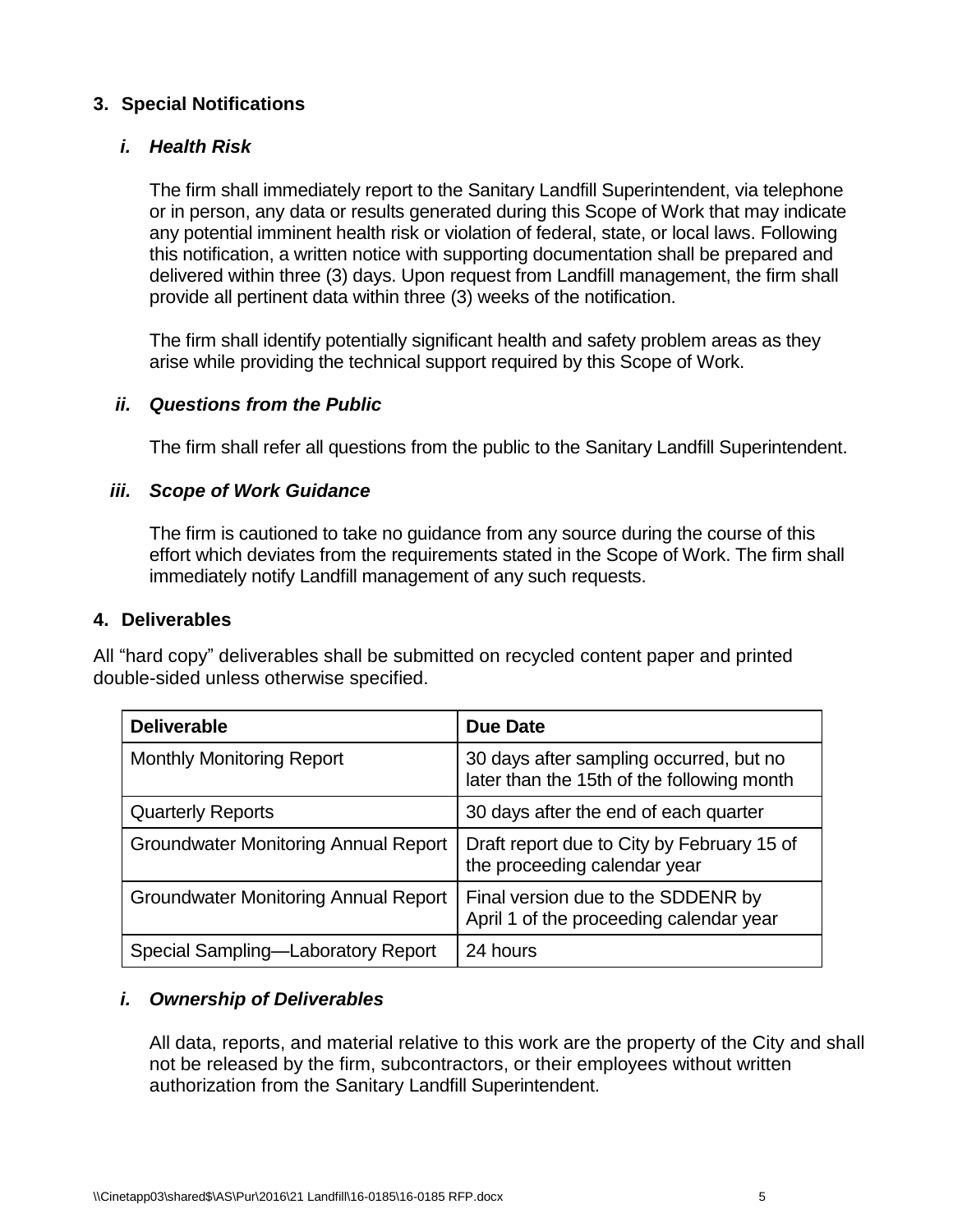# <span id="page-8-0"></span>**2.05 Scope of Work—Tasks**

# **Task 1: Annual Review and Update of the Comprehensive Monitoring Plan**

The selected firm shall review and update on an annual basis the Landfill's Comprehensive Monitoring Plan (CMP) as needed. This will require the firm to evaluate the current CMP and provide recommendations for any changes that are felt necessary. These changes will be provided in draft form to Landfill management, and changes will only be made upon his or her approval. If any significant changes are made to the CMP, the firm will submit a copy to the SDDENR and explain in detail to them of the changes. A copy of the current CMP will be provided upon award of the contract.

### **Task 2: Monitoring Well Sampling and Reporting**

The City currently has 35 monitoring wells that need to be monitored on a semi-annual basis: May and November of each calendar year. These wells are broken down into the following categories: state-required monitoring wells, background wells, and City monitoring wells. Services shall include site mobilization/demobilization, equipment and equipment decontamination, field labor, documentation and chain-of-custody procedures, bottle preparation, sample filtering and preservation, and sample transport or shipping to the laboratory. The firm shall follow the procedures set forth in the current CMP until the Master Plan is approved under Task 1 above.

Monitoring well locations can be located on attached Figure 1.

Quality control sample collection and analysis should be included as part of the proposal for all groundwater sampling and reporting. Please include costs for sample collection and analysis of quality control samples as outlined below.

The collection schedule for QA/QC samples will be as follows:

- 1. One trip blank (composed of three replicate vials) for each cooler of VOC samples.
- 2. One field method (equipment) blank each day by each field sampling crew (or one field blank for every tenth primary sample if it results in more blanks collected).
- 3. At least one replicate set for every ten sets of samples collected.
- 4. One low-level mercury field method blank using laboratory-supplied blank water per lowlevel mercury sampling event.

For each type of QA/QC sample, containers will be prepared and submitted for the following analyses:

- 1. Trip blank: purgeable halocarbons, purgeable aromatics.
- 2. Field methods (equipment) blank: purgeable halocarbons, purgeable aromatics, trace metals, nonvolatile organics.
- 3. Replicates: purgeable organics, nonvolatile organics, and trace metals.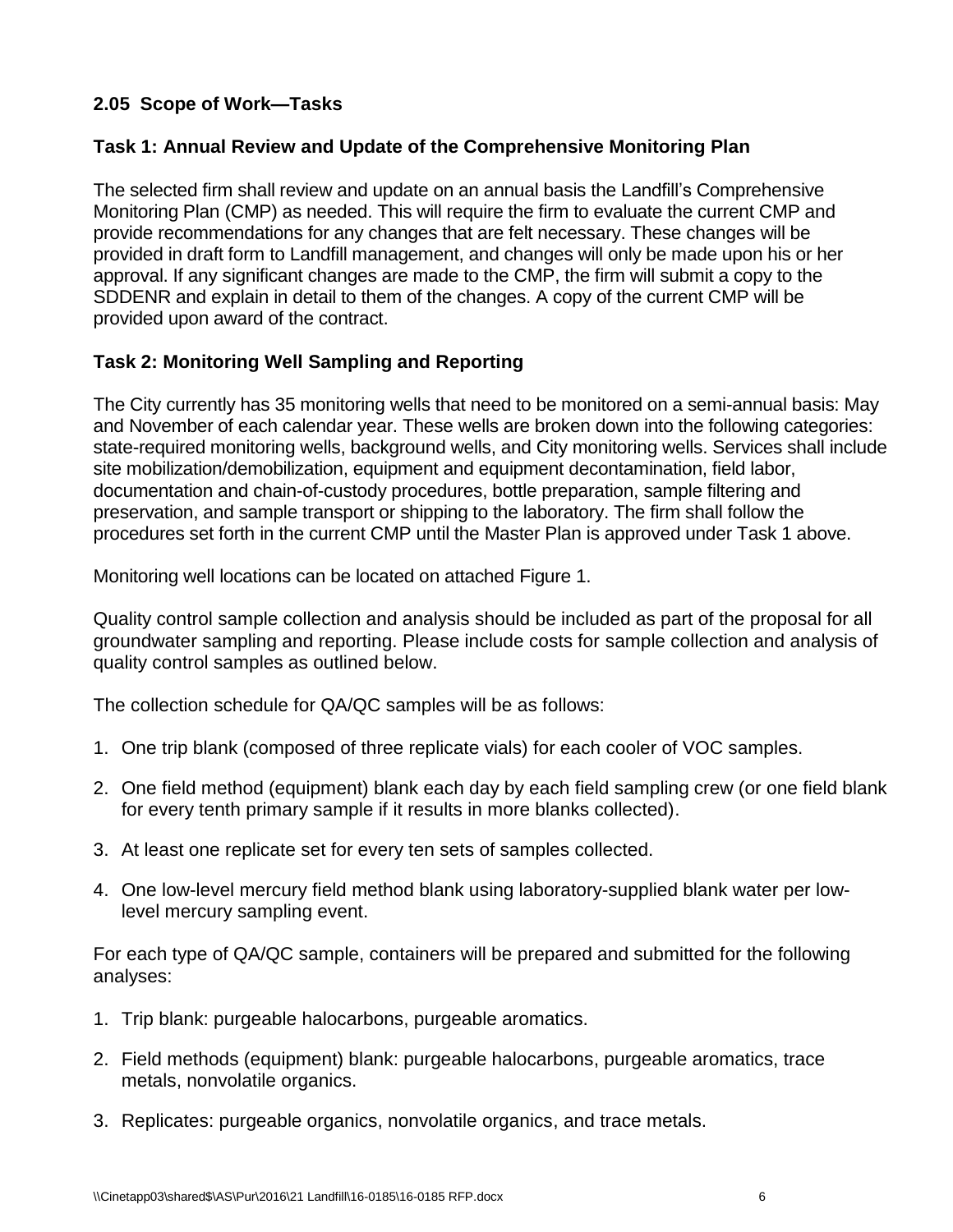As part of the monitoring sample collection and laboratory analysis, the firm will:

- Notify the City of the firm's anticipated sampling dates and confer on the monitoring schedule.
- Firm personnel will check in and check out with Landfill personnel at the Landfill Scale House.
- Upon leaving each day, firm personnel will provide a summary and/or chain-of-custody for the day's activities.
- **Upon completion of each monitoring event, the firm will provide the City with a completed** copy of chain-of-custody.

The firm is to provide a cost estimate for this task as stated and to provide a time and materials (T&M) cost schedule. The City will use the T&M schedule if any additional groundwater sampling is required or requested by the City.

# **1. State-required Groundwater Sampling and Reporting**

The City currently has 31 monitoring wells, and sampling at the site occurs on a semiannual basis in the spring and fall: typically in May and November. Wells in the State Monitoring Network will be sampled for RCRA Subtitle D (RCRA) Appendix I volatile organic compounds (VOCs), alkalinity, ammonia, nitrate/nitrite, chloride, sulfate, sulfide, biochemical oxygen demand (BOD), chemical oxygen demand (COD), total organic carbon (TOC), total metals (iron, manganese, calcium, sodium, and potassium), and dissolved metals (iron and manganese). State network monitoring wells MW-13R and MW-44ox are in assessment monitoring due to low-level detections of Appendix I VOCs. Therefore, these wells are also sampled for RCRA Appendix II Organic Parameters (VOCs, semi-volatile organic compounds [SVOCs], pesticides, polychlorinated biphenyls [PCBs], and herbicides) and cyanide during the spring sampling events. However, no Appendix II parameters have been detected at the site during the past five Appendix II monitoring events. Therefore, the site proposes to reduce the sampling frequency for the full Appendix II parameter list to once every three years. Monitoring wells MW-13R and MW-44ox will remain in assessment monitoring with semiannual sampling for Appendix I parameters and sampling for the full list of Appendix II parameters once every three years.

A schedule for sampling is included in document titled Table 5 Groundwater Well Summary. The parameters, bottles, preservatives, and methods are presented in the document titled Table 6 Semi-Annual Groundwater Monitoring Parameters.

- After the semi-annual sampling events have been completed and the sample data has been received from the laboratory, the data will be compiled into the respective semi-annual reports and an annual report.
- For compliance with ARSD 74:27:13:22 **Recordkeeping** and 74:27:19:06 **Detection Monitoring Procedures**, statistical analysis will be performed on the groundwater monitoring data for the inclusion in an annual report. The annual report will be submitted to the City for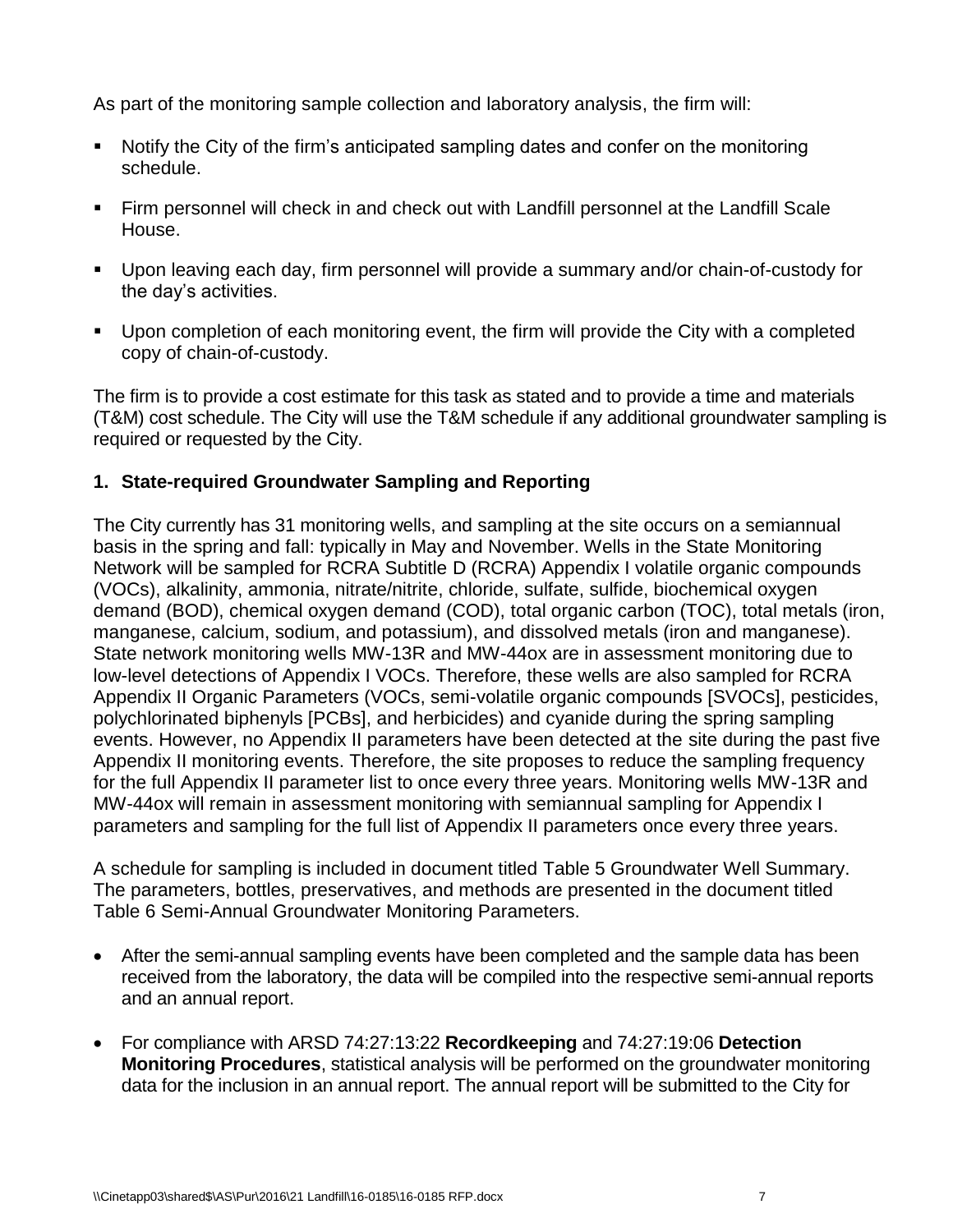review and a meeting will be held with the firm and City to discuss the report. Once the report has been finalized, it will be submitted to the SDDENR by April 1 of the following year.

- Groundwater network may need to be evaluated and required modifications during the duration of this contract. Modifications will be proposed and implemented as authorized. The firm may need to travel to the SDDENR offices for annual report discussions and/or clarifications of modifications to the GWMP or monitoring network.
- The firm will comply with all permit conditions and notify Landfill management of any potential issues.

# **2. City-requested Groundwater Sampling and Reporting**

The City currently has four "City" monitoring wells that need to be monitored for water levels only on a semi-annual basis: May and November of each calendar year. These will be monitored in conjunction with the state-required monitoring wells.

Please refer to document titled Table 5 Groundwater Well Summary of this RFP for list of "City" monitored wells.

# **Task 3: Methane Monitoring**

For compliance with ARSD 74:27:13:26 **Methane Gas Monitoring**, measurement of the percent lower explosive limit (%LEL), the firm will be responsible for the completion of the following:

- Measurement of %LEL from each of the facilities' 35 monitoring wells on a quarterly basis. Samples will be taken in the well's head space as soon as the well cap is opened. Two of the quarterly events will be completed in conjunction with the semi-annual groundwater sampling events.
- All buildings on the site which include the Landfill Scale House, maintenance shop, gas compressor building, public drop-off storage building, public drop-off guard shack, leachate pond building, two equipment storage buildings, and two tornado shelters.
- Prepare a report for each quarterly event and submit to the City no later than 30 days after the monitoring event has occurred. Data from each quarterly event will be included in the annual report.
- The firm will comply with all permit conditions and notify Landfill management of any potential issues.

Locations for each monitoring location are located on Figure 1, which is attached to this RFP.

As part of the methane monitoring, the firm will:

 Notify the City of the firm's anticipated sampling dates and confer on the monitoring schedule.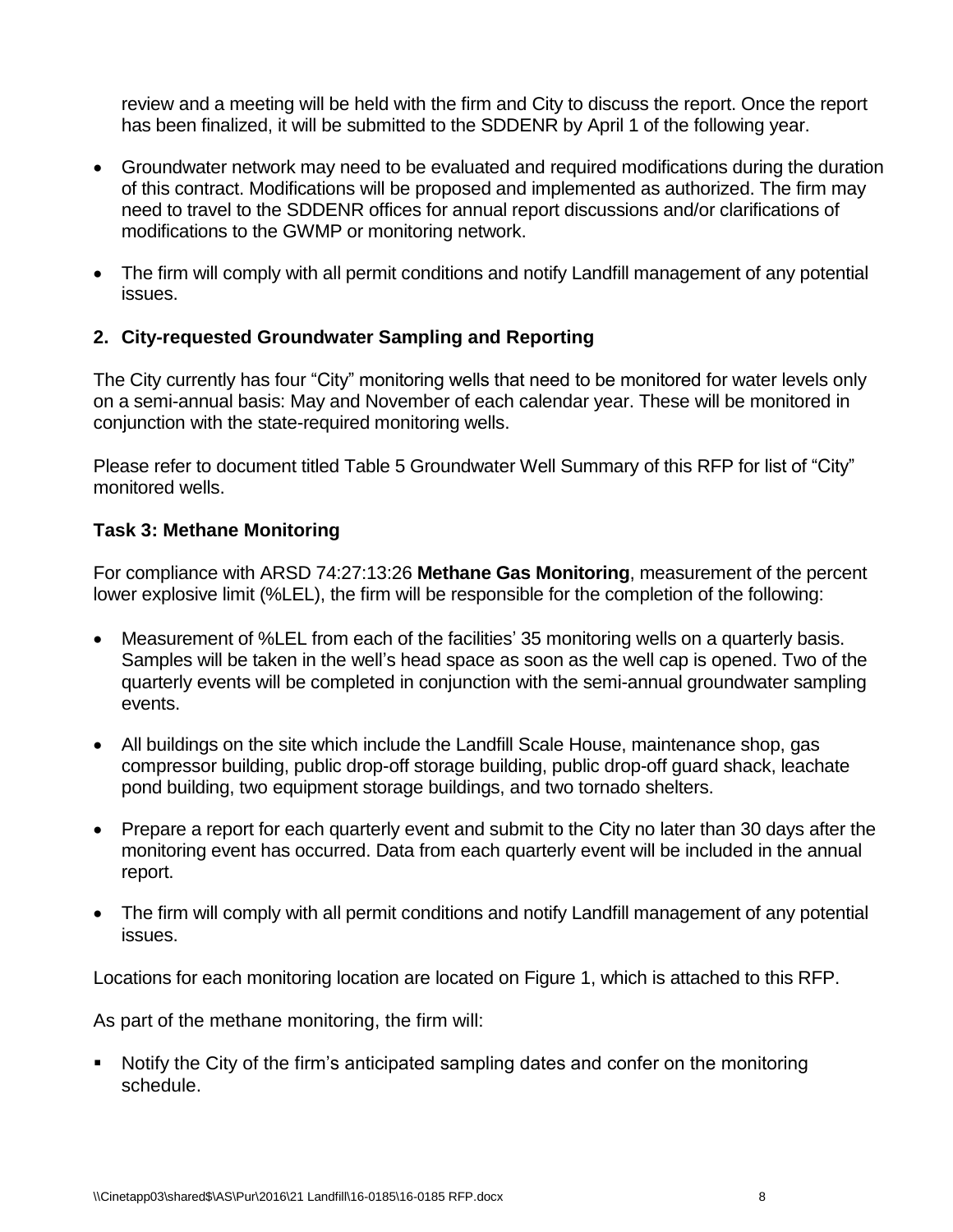- Firm personnel will check in and check out with Landfill personnel at the Landfill Scale House.
- The firm will communicate with the Landfill Environmental Technicians on the sampling schedule and have approval to access the landfill gas compressor building.
- **Upon completion of each monitoring event, the firm will provide the City a field data sheet(s)** and complete copy of chain-of-custody.
- Upon leaving each day, firm personnel will provide a summary of the day's field activities and leave a copy at the Landfill Scale House.

The firm is to provide a cost estimate for this task as stated and to provide a T&M cost schedule. The City will use the T&M schedule if any additional methane monitoring is required or requested by the City.

# **Task 4: Compost Sampling and Compost Leachate Monitoring**

The City currently produces compost in a designated area of the landfill property. The amount of unfinished and finished compost can vary at certain times of the year. The area in which the compost is produced and stored is on the north central part of the landfill property. The water shed off of this area is all directed to one compost leachate pond. These two areas can be found on Figure 1, which is attached to this RFP. The firm will be responsible for the following items:

- . Compost samples will be obtained from finished lots and analyzed for the presence and concentration of primary, secondary, and micro-nutrients (nitrogen, phosphorus, potassium, calcium, magnesium, sulfur, boron, chloride, cobalt, copper, iron, manganese, molybdenum, sodium, and zinc), metals (arsenic, cadmium, chromium, lead, mercury, nickel, and selenium), PCBs, and pesticides (Dicamba, 2,4-D, MCPA, Picloram, and Clopyralid). For the purpose of this RFP, the firm will need to provide costs for approximately four samples of compost to be analyzed per year: two in midsummer and two in late fall. The sampling containers, preservatives, methods, and holding times to be used for parameter and parameter group are identified in the document titled Table 9 Compost Monitoring Parameters.
- One set of fluid samples will be obtained from the compost leachate ponds on an annual basis and analyzed for the presence and concentration of total metals (boron, cadmium, chromium, hexavalent chromium, copper, iron, manganese, and zinc), nutrients (ammonia, nitrate+nitrite, TKN, and phosphorus), nitrate as N, potassium, BOD, and pH. The sampling containers, preservatives, methods, and holding times to be used for parameter and parameter group are identified in the attached documents titled Table 7 Annual Compost Leachate Monitoring Parameters and Table 8 Five-Year Compost Leachate Monitoring Parameters.

As part of the compost sampling and compost leachate monitoring, the firm will:

- Notify the City of the firm's anticipated sampling dates and confer on the monitoring schedule.
- Firm personnel will check in and check out with Landfill personnel at the Landfill Scale House.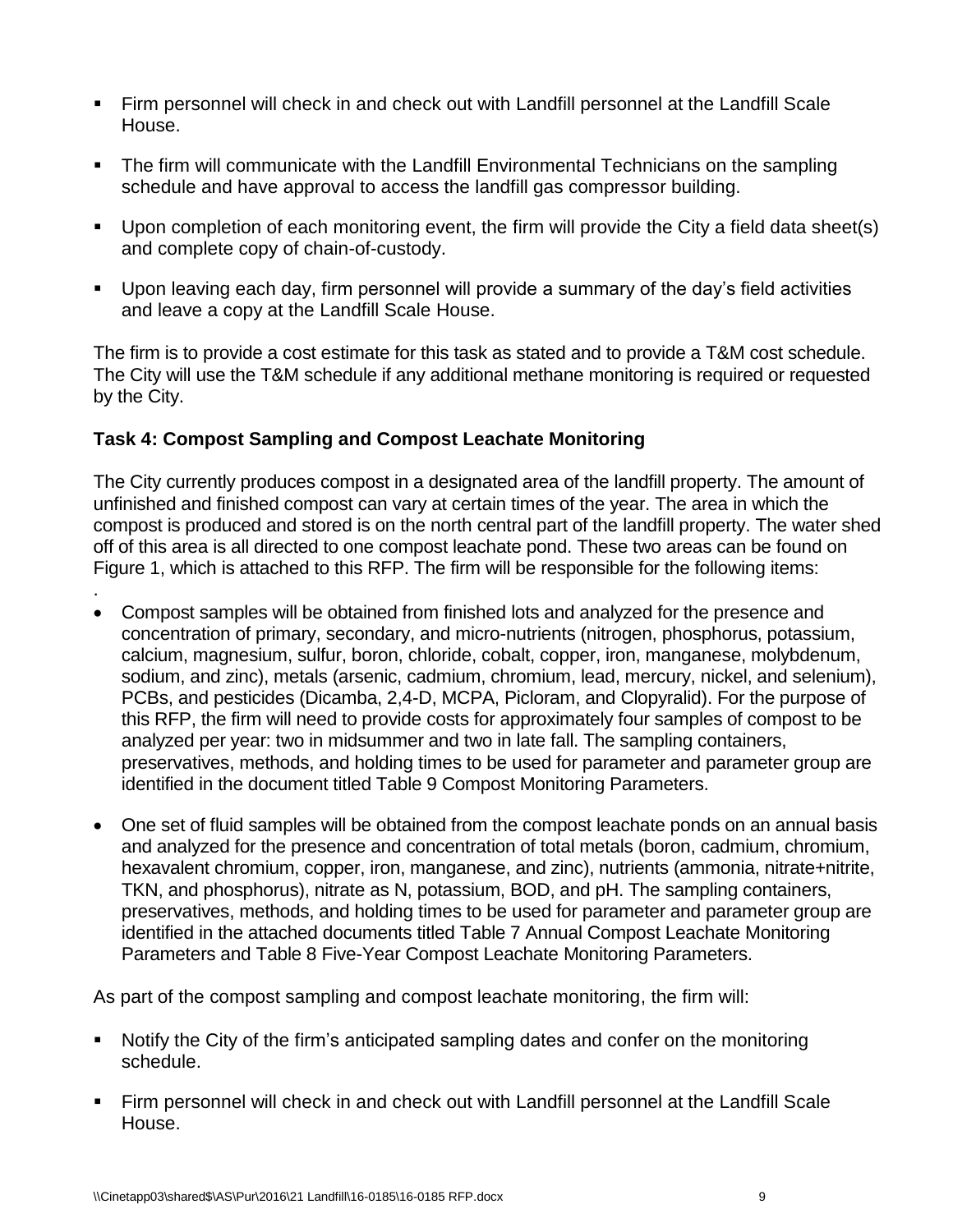- The firm will communicate with the Landfill Environmental Technicians on the sampling schedule and have approval to access the landfill and other appropriate areas.
- Upon completion of each monitoring event, the firm will provide the City a field data sheet(s) and complete copy of chain-of-custody.
- Upon leaving each day, firm personnel will provide a summary of the day's field activities and leave a copy at the Landfill Scale House when checking out.

The firm is to provide a cost estimate for this task as stated and to provide a T&M cost schedule. The City will use the T&M schedule if any additional sampling is required or requested by the City.

# **Task 5: Landfill Gas Data Management, Sampling, and Reporting**

The City's landfill gas system is currently managed and operated by City staff. The landfill gas system is comprised of approximately 150 vertical and horizontal wells, a landfill gas (LFG) flare, and LFG conditioning plant. The primary responsibility of the firm as it pertains to this task will be to provide management of all data collected. The City will be responsible for all field work and collection of data. It is anticipated that the firm will not need to complete any required field work, but may require a site visit for specifics of the system.

The City will provide the data collected to the firm. The firm will provide an expert review of all data and incorporate into a quarterly report. The report will highlight trends within the system, identify potential performance issues, and provide expert recommendations on how to improve the overall performance. The firm will also provide any training to City staff as it relates to this effort. In addition, the firm will provide consulting services as it relates to the LFG system. The firm may choose to use existing software in the management of this data with prior approval from the Sanitary Landfill Superintendent.

The second part of this task will to provide LFG sampling and reporting as it pertains to the City's agreement with POET Biorefining. The City currently has an agreement that the LFG will be sampled and analyzed on a semi-annual basis. The semi-annual events will be performed in the spring and fall of each calendar year. The sample will be taken from the LFG compressor building from a designated sample port. The firm will be responsible for the following:

- LFG will be sampled from the gas compressor in accordance with the LFG sampling plan on a semi-annual basis.
- The analytical parameters outlined by the agreement include natural gases by method ASTM-1945, VOCs by method EPA TO-15, sulfur gases by method ASTM-5504, and siloxanes. A full list of these parameters is attached in the document titled Table 4 Landfill Gas Monitoring Parameters.
- Analytical data will be transmitted electronically to the City.
- Quality control sample collection and analysis should be included as part of the proposal for all LFG sampling and reporting.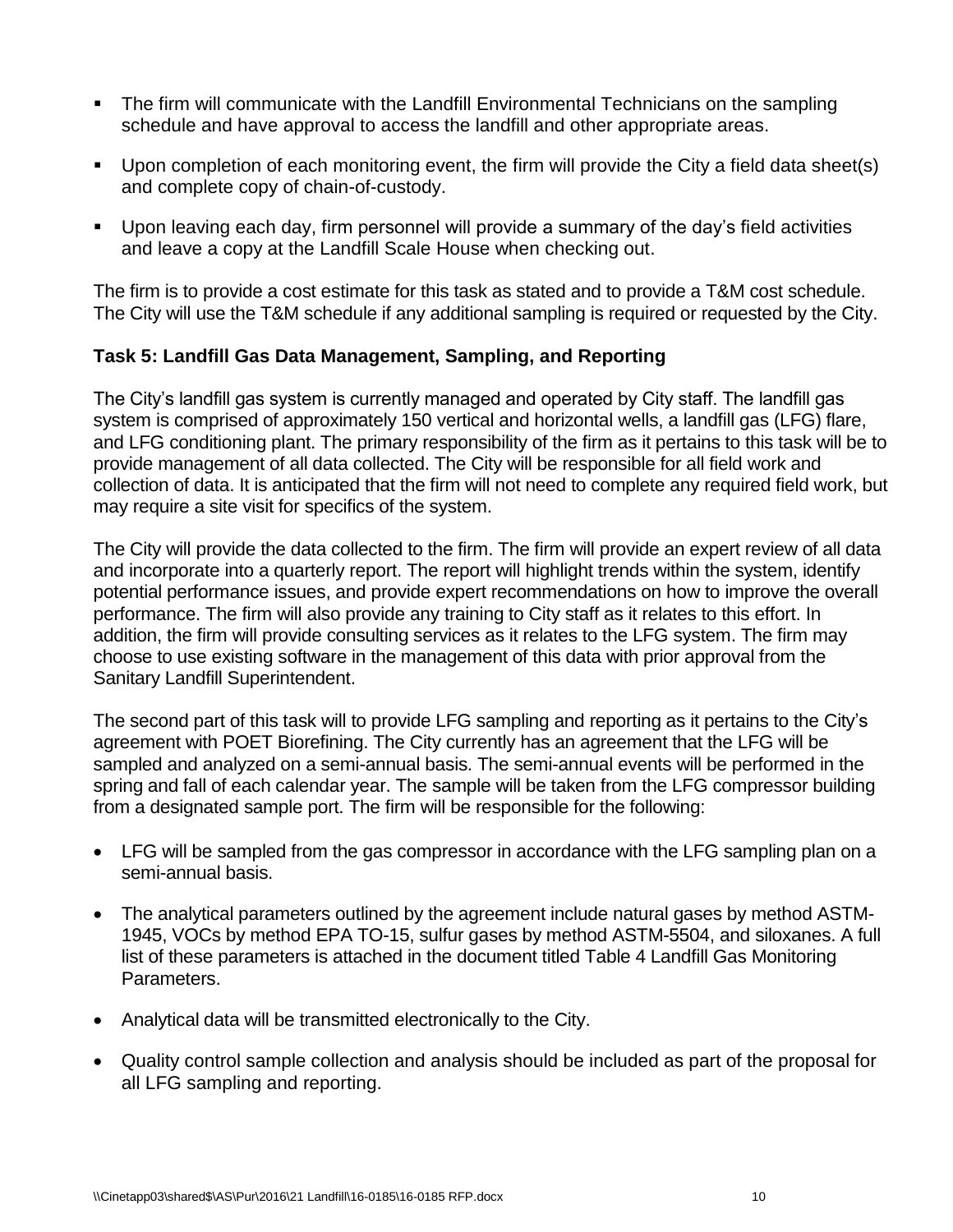As part of the LFG sample collection and laboratory analysis, the firm will:

- Notify the City of the firm's anticipated sampling dates and confer on the monitoring schedule.
- Firm personnel will check in and check out with Landfill personnel at the Landfill Scale House.
- The firm will communicate with the Landfill Environmental Technicians on the sampling schedule and have approval to access the landfill gas compressor building.
- Upon completion of each monitoring event, the firm will provide the City a field data sheet(s) and complete copy of chain-of-custody.
- Upon leaving each day, firm personnel will provide a summary of the day's field activities and leave a copy at the Landfill Scale House.

The firm is to provide a cost estimate for this task as stated and to provide a T&M cost schedule. The City will use the T&M schedule if any additional sampling is required or requested by the City.

# **Task 6: MSW Leachate Sampling and Reporting**

The City's leachate collection system operates continuously and is comprised of the East MSW Disposal Area, West MSW Disposal Area, and the Emergency MSW Cell (previously referred to as the Pilot Study). The firm will be responsible for the following tasks:

- For compliance with the Specialty Wastewater Discharge Permit (SWDP), effective January 1, 2016. One set of fluid samples will be obtained from the West MSW leachate pond (referred to as MPRL03), East MSW leachate pond (referred to as MPRL02), and the Emergency Cell UST (referred to as MPRL01) on a monthly and semi-annual basis in which discharge occurs each semi-annual event will take place the first month in which discharge occurs.
- Monthly and semi-annual monitoring requirements for monitoring points MPRL01, 02, and 03 can be found on Figure 2 of this RFP.
- Semi-annual leachate sampling will be performed in conjunction with other sampling tasks.
- One set of leachate samples from monitoring points MPRL02 and MPRL03 will be sampled on an annual basis. The annual sampling event will occur in the third quarter of the calendar year. The annual sampling will take place the first or second week of the month. The sampling containers, preservatives, methods, and holding times to be used for parameter and parameter group are identified in the attached document titled Table 2 Semi-Annual and Annual Leachate Parameters.
- One set of leachate samples from the monitoring point MPRL01 will be sampled on an annual basis. The annual sampling event will occur in the third quarter of the calendar year. The annual sampling will take place the first or second week of the month. The sampling containers, preservatives, methods, and holding times to be used for parameter and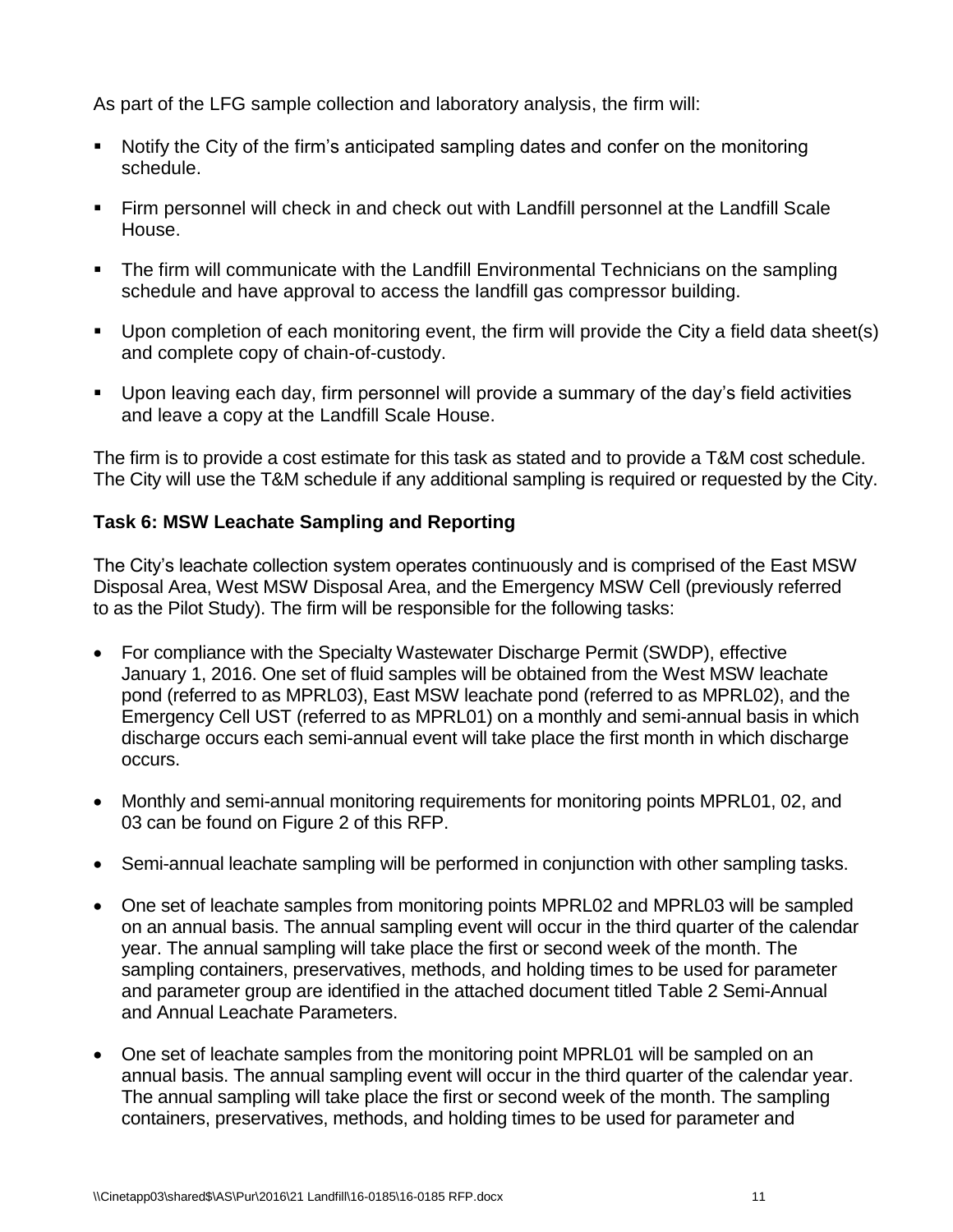parameter group are identified in the attached document titled Table 2 Semi-Annual and Annual Leachate Monitoring Parameters.

- Firm is to follow leachate sampling procedures outlined in the CMP for each event.
- Monthly leachate discharge quantities from the East MSW and West MSW will be submitted to the City in the Monthly Self-Monitoring Report (MSMR). City staff will send the monthly quantities to the firm. The MSMRs will be submitted by the 15th of the following month in which the discharge occurred. Each MSMR will include the total volume of leachate discharged from the East MSW and West MSW, a list of any violations of the Conditional Discharge Approval letter or Wastewater Discharge Permit, and a table detailing the number of tanker truck loads and the amount of leachate discharged for each load. The monthly, semi-annual, and annual leachate sampling results will also be included in the MSMRs for the months that correspond with the discharge and sampling events.
- Monthly leachate discharge quantities from the Emergency MSW Cell will be submitted to the City in the Monthly Self-Monitoring Report (MSMR). City staff will send the monthly quantities to the firm. The MSMRs will be submitted by the 15th of the following month in which the discharge occurred. Each MSMR will include the total volume of leachate discharged from the East MSW and West MSW, a list of any violations of the Conditional Discharge Approval letter or Wastewater Discharge Permit, and a table detailing the number of tanker truck loads and the amount of leachate discharged for each load. The monthly, semi-annual, and annual leachate sampling results will also be included in the MSMRs for the month that correspond with the discharge and sampling events.
- The firm will comply with all permit conditions and notify Landfill management of any potential issues.

Quality control sample collection and analysis should be included as part of the proposal for all leachate sampling and reporting. Please include costs for sample collection and analysis of quality control samples as outlined below.

The collection schedule for QA/QC samples will be as follows:

- 1. One trip blank will be provided for all parameters for every annual sampling event.
- 2. One field blank will be provided for all parameters for every annual sampling event.

As part of the monitoring sample collection and laboratory analysis, the firm will:

- Notify the City of the firm's anticipated sampling dates and confer on the monitoring schedule.
- Firm personnel will check in and check out with Landfill personnel at the Landfill Scale House.
- The firm will communicate with the Landfill Environmental Technicians on the sampling schedule and have approval to access the landfill and appropriate areas.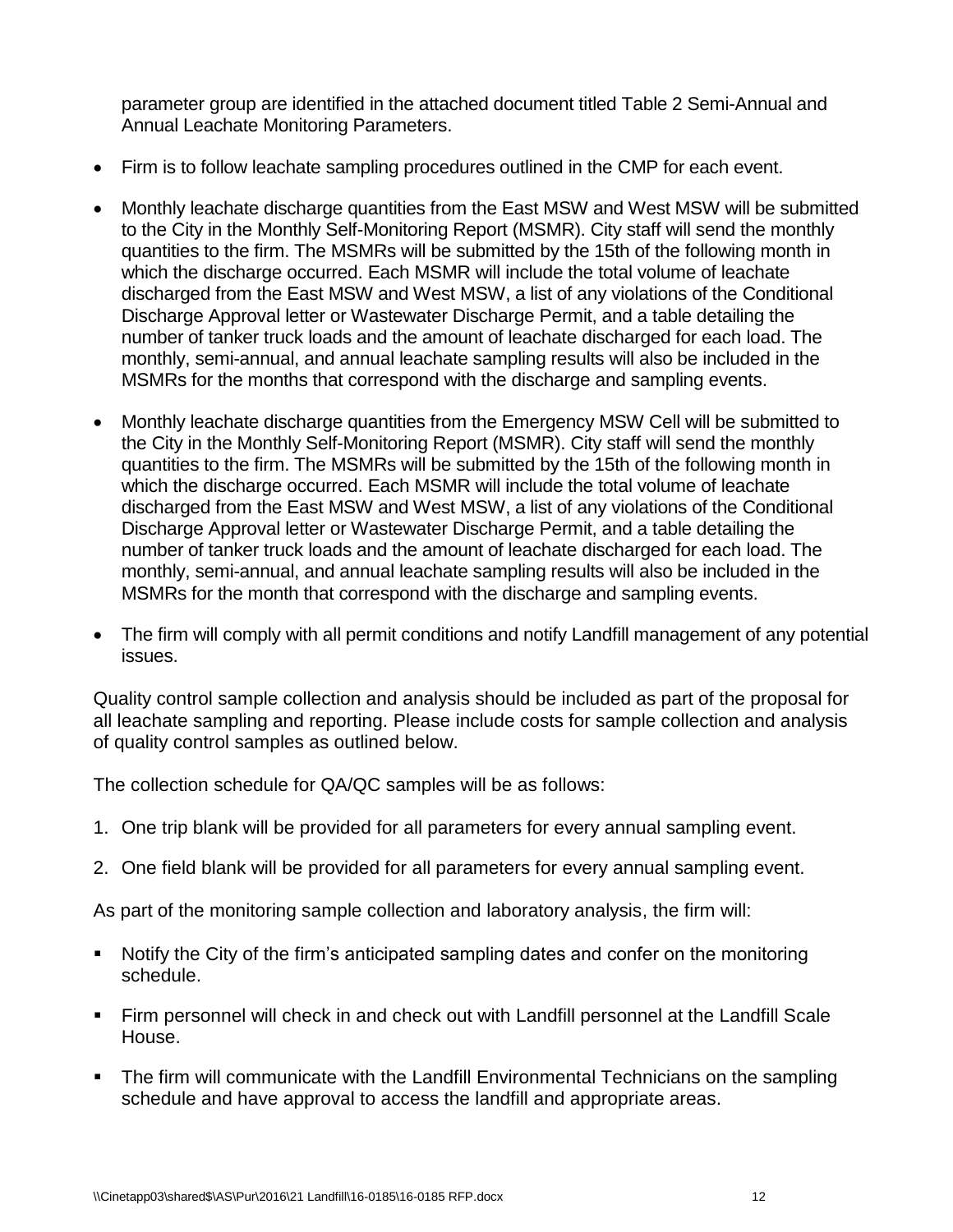- Upon completion of each monitoring event, the firm will provide the City a field data sheet(s) and complete copy of chain-of-custody.
- Upon leaving each day, firm personnel will provide a summary of the day's field activities and leave a copy at the Landfill Scale House.

The firm is to provide a cost estimate for this task as stated and to provide a T&M cost schedule. The City will use the T&M schedule if any additional sampling is required or requested by the City.

### **Task 7: Storm Water and Surface Water Discharge Sampling and Reporting**

For compliance with the City's General Permit to Temporary Discharge #SDG070944 and General Permit for Storm Water Discharges or current permits, the firm will be responsible for the following:

- Should the compost leachate pond overflow and discharge into the storm water drainage system, one fluid sample will be collected by the firm within 24 hours of discharge or the firm or they may choose to have this completed by a subcontractor. The firm shall provide the City (in advance) coolers and appropriate bottles, preservatives, documentation forms, shipping instructions, and sample transport or shipping to the laboratory for the collected compost leachate sample. Once the landfill has received the sample containers, qualified Landfill personnel will perform the sampling as per the CMP. The firm will work closely with Landfill management in order to successfully complete the field portion of this task. The Landfill personnel will complete a chain of custody (COC) and ship the samples to the laboratory set up by the firm.
- Storm water samples may also be collected from the south sedimentation pond, West MSW storm water ponds, northeast and southeast detention basins, as well as possible upstream and downstream receiving water locations. These samples will only be collected at the request of the City. The firm shall provide the City (in advance) coolers and appropriate bottles, preservatives, documentation forms, shipping instructions, and sample transport or shipping to the laboratory for the collected storm water sample. Once the landfill has received the sample containers, qualified Landfill personnel will perform the sampling as per the CMP. The firm will work closely with Landfill management in order to successfully complete the field portion of this task. The Landfill personnel will complete a chain of custody (COC) and ship the samples to the laboratory set up by the firm.
- The sampling containers, preservatives, methods, and holding times to be used for parameter and parameter group for both compost leachate and storm water samples are identified in the attached in document titled Table 10 Storm Water Monitoring Parameters.
- Results will be evaluated by the firm. The firm will then submit a report to the City in a report format. The report will be sent to the City no later than 30 days after the firm has received the data from the laboratory. A summary and discussion of the compost leachate data will be included in the annual report.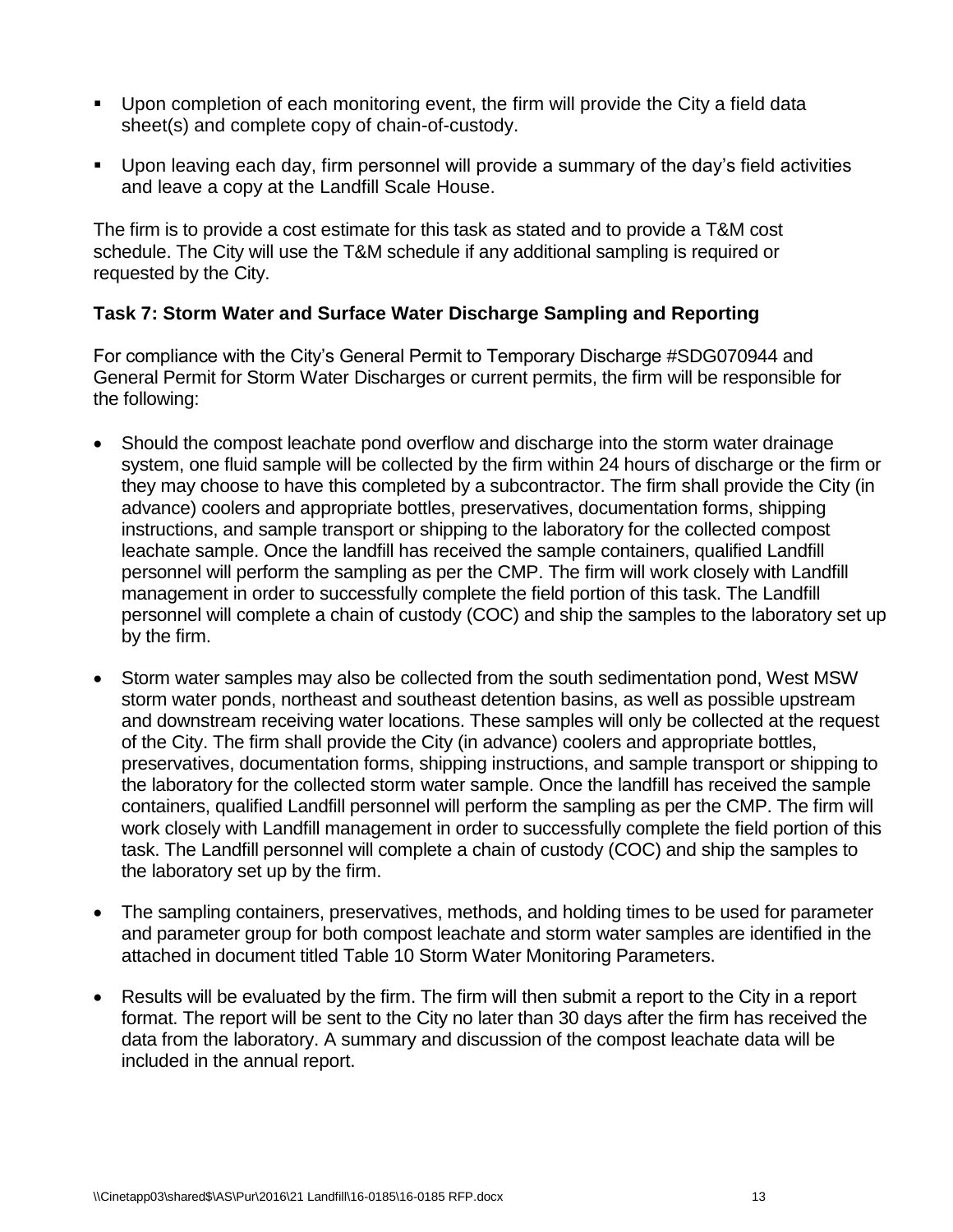- Firm shall provide costs to perform this task, but understand that the City cannot predict the number of times the compost pond will discharge or if any storm water discharge samples will need to be taken. It is recommended the firm provide a cost for one event.
- The firm will comply with all permit conditions and notify Landfill management of any potential issues.

As part of the storm water sample collection and laboratory analysis, the firm will:

- Notify the City of the firm's anticipated sampling dates and confer on the monitoring schedule.
- Firm personnel will check in and check out with Landfill personnel at the Landfill Scale House.
- The firm will communicate with the Landfill Environmental Technicians on the sampling schedule and have approval to access the landfill and other appropriate areas.
- Upon completion of each monitoring event, the firm will provide the City a field data sheet(s) and complete copy of chain-of-custody.
- Upon leaving each day, firm personnel will provide a summary of the day's field activities and leave a copy at the Landfill Scale House.

The firm is to provide a cost estimate for this task as stated and to provide a T&M cost schedule. The City will use the T&M schedule if any additional sampling is required or requested by the City.

# **Task 8: Storm Water Inspections**

The storm water inspections will be performed in accordance with the current Storm Water Pollution and Prevention Plan (SWPPP). The firm will be responsible for the following:

- The firm will complete two inspections each calendar year of storm water runoff and surface discharge locations shown in Figure 1. One of the events will need to take place during a storm event. The firm will need to coordinate with the City on scheduling this event and make sure runoff and/or discharge is occurring. The firm will need to be able to mobilize to site within 24 hours or sooner depending on rain event.
- The firm will determine if best management practices and self-monitoring requirements are in need of changes and to evaluate the accuracy of the SWPPP.
- A bi-annual inspection of equipment, parking areas, roads, and to verify spill kits are fully stocked. These will be in conjunction with the storm water inspections.
- An annual comprehensive site evaluation will be performed and recommendations will be brought to the City's attention.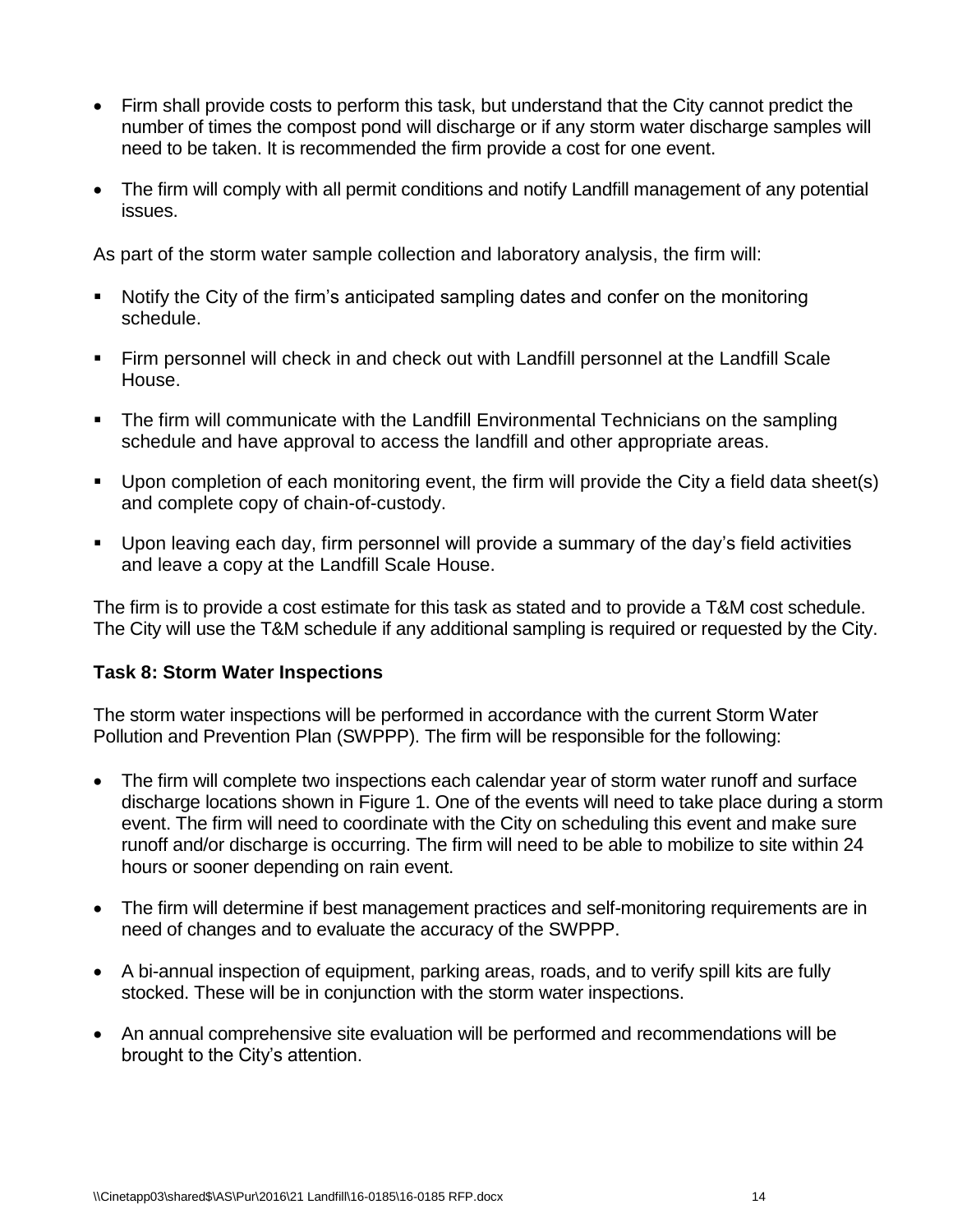After each site inspection, the firm will submit an inspection report to the City for incorporation in the SWPPP. All data will be submitted electronically and will be included in the annual report.

The firm may request a copy of the City's current SWPPP for review to provide an accurate cost estimate for this task.

As part of the storm water inspections, the firm will:

- Notify the City of the firm's anticipated sampling dates and confer on the monitoring schedule.
- Firm personnel will check in and check out with Landfill personnel at the Landfill Scale House.
- The firm will communicate with the Landfill Environmental Technicians on the sampling schedule and have approval to access the landfill and other appropriate areas.
- Upon completion of each monitoring event, the firm will provide the City a field data sheet(s) and complete copy of chain-of-custody.
- Upon leaving each day, firm personnel will provide a summary of the day's field activities and leave a copy at the Landfill Scale House.

# **Task 9: Special Sampling and Reporting**

On occasion, the City may require samples to be collected and analyzed to address unexpected events that may occur. The firm must be able to respond within 24 hours of notification and have the ability to produce laboratory results on a rush turnaround (24-hour turnaround times) for the following parameters:

- Volatile Organic Compounds (VOCs)
- Metals: Aluminum, Antimony, Arsenic, Barium, Boron, Cadmium, Chromium III/VI, Cobalt, Copper, Iron, Lead, magnesium, Mercury, Molybdenum, Nickel, Selenium, Sliver, Strontium, Thallium, Tim Vanadium, Zinc
- **Inorganics and general chemistry: Alkalinity, Ammonia, Calcium, Chloride, Cyanide (free),** Nitrite, Potassium, Sulfate, Hardness

**It is understood that some of the listed parameters cannot be run within 24 hours because of sample preparation or without incurring large additional expenses. In such cases, please provide turnaround times for the respective analyses at a reasonable cost.** 

### **Task 10: Training of City Staff on Sampling, Monitoring, and Permit Competency**

The tasks associated with this Scope of Work will be for the firm to provide training to Landfill employees directly involved or who may become involved with any of the aforementioned tasks. The firm will properly train each staff member associated with these tasks, so as if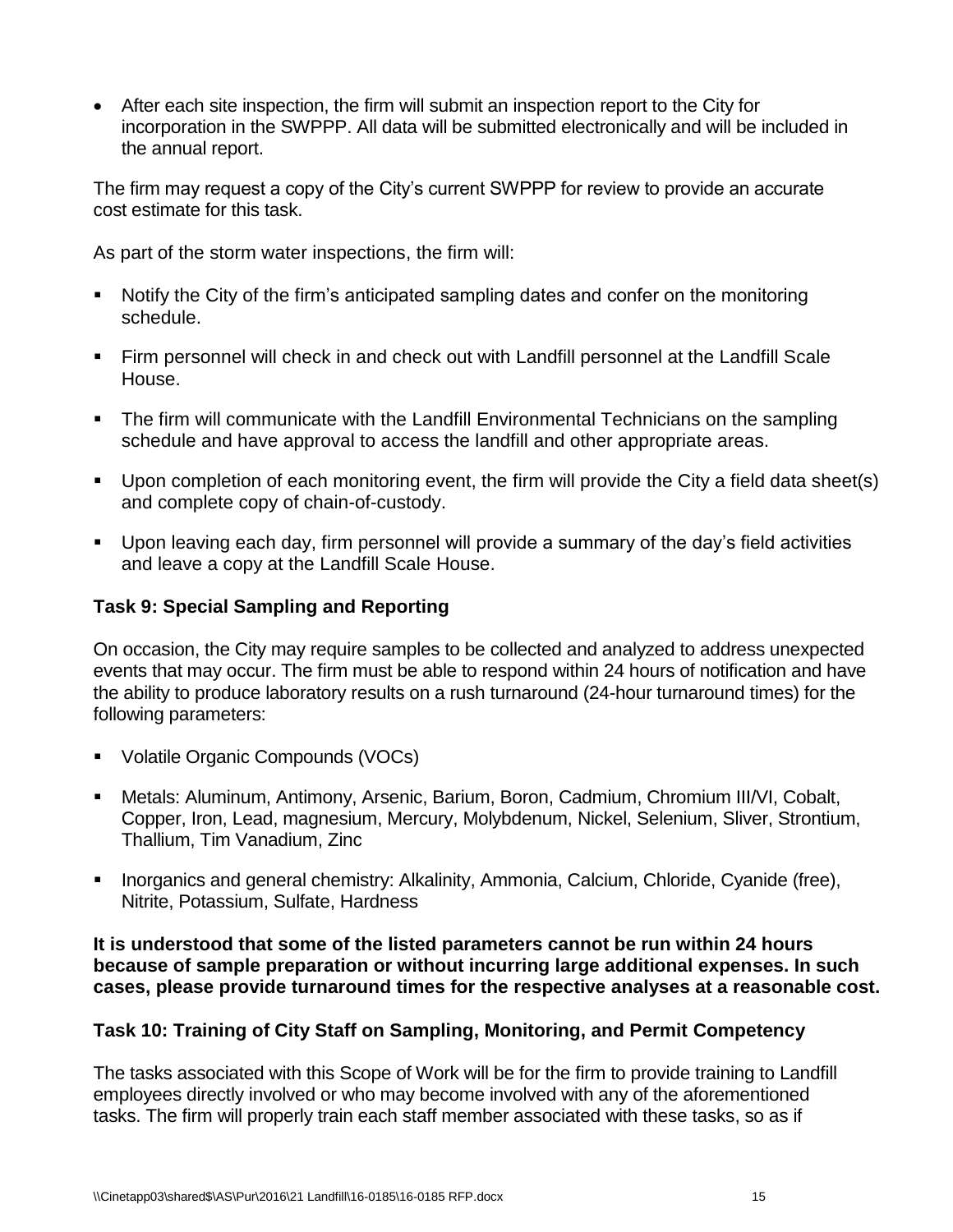needed they can perform these tasks. It is understood that the firm will be responsible for all required sampling or monitoring, unless otherwise approved by the Sanitary Landfill Superintendent. The firm will also provide an annual refresher on permits associated with these tasks. This annual refresher will be no more than eight hours. The firm is asked to provide costs to adequately complete this task.

## **Task 11: General Environmental and Hydrogeologic Consulting**

The tasks associated with this Scope of Work will be generally associated with any of the previous tasks, but are not limited to those tasks. The following will be on an as-requested basis only and approved for by Landfill management. The firm is asked to provide costs for the following:

- Liaison between the City and the SDDENR, when requested by the City.
- Hazardous waste consulting.
- Geological and hydrogeological consulting.
- Modifications to monitoring and sampling plans.
- Other services as requested.

# <span id="page-18-0"></span>**2.06 Cost Proposal**

The proposal shall provide a description of proposed fees and expenses to provide the services described in your response to this request. A breakdown of the proposed fees and expenses based on each of the identified 11 tasks is required.

### <span id="page-18-1"></span>**2.07 Federal Requirements**

The offeror must identify and comply with all known federal requirements that apply to the proposal, the evaluation, and the contract.

#### **Section 3 Proposal Format and Content**

### <span id="page-18-3"></span><span id="page-18-2"></span>**3.01 Submittal Requirements**

The submittal must contain the following information:

**1. Cover Letter.** Provide name and address of the company(s) and project contact person with address, telephone number, and email address. Acknowledge receipt of any addenda if applicable. Summarize your understanding of the project scope and services being required. Provide a statement indicating your ability to provide timely services for this project and to meet the requirements of the proposed schedule. Indicate your acceptance of the requirements of this RFP. Provide a one-page summary of the benefits you believe the City would receive from selecting your firm.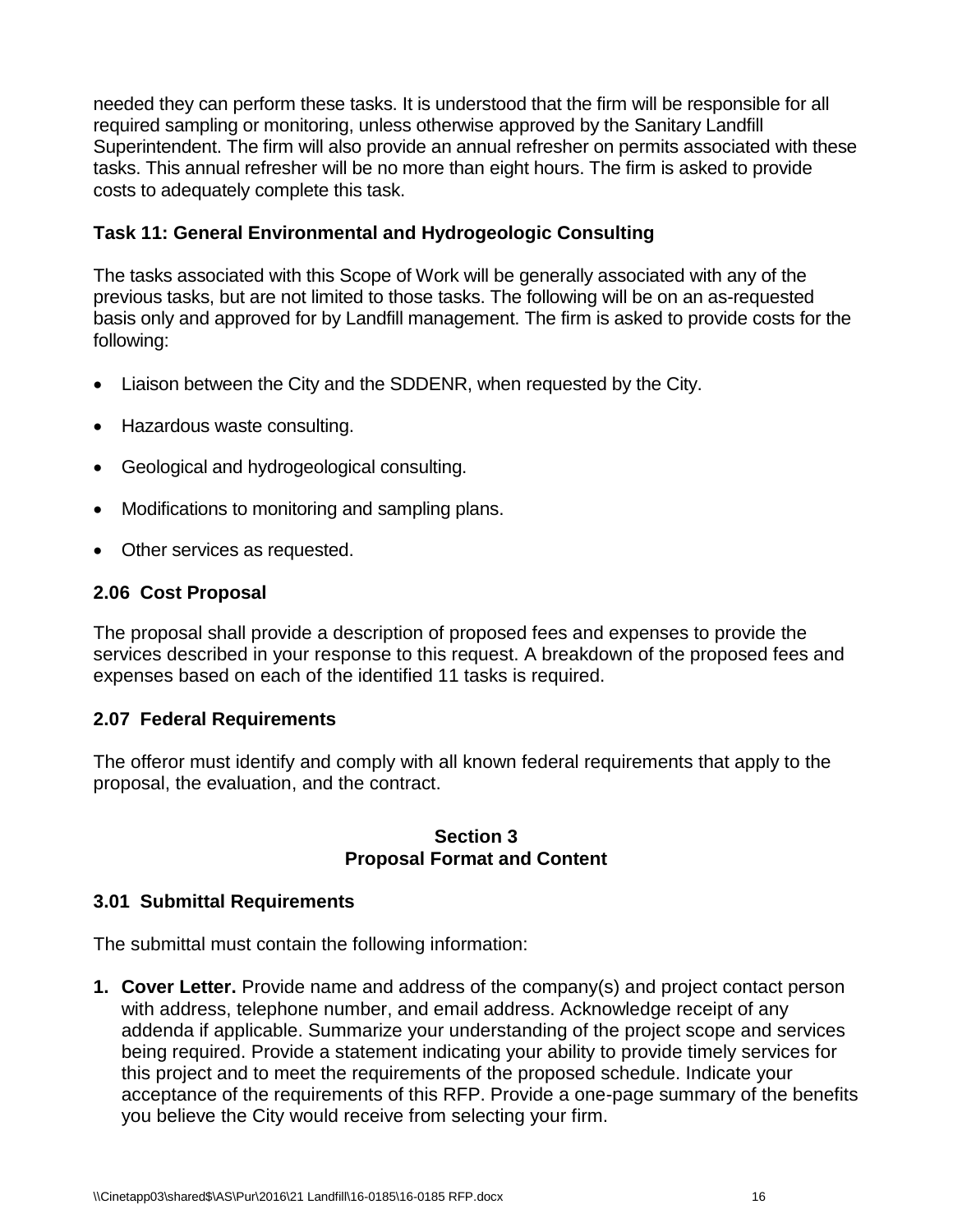The cover letter **must be signed** by a duly authorized official of the firm. Consortiums, joint ventures, or teams submitting proposals must establish contractual responsibility rests solely with one company or one legal entity. Each submittal should indicate the entity responsible for execution on behalf of the proposal team. The firm offer must be good for 90 days.

# **2. Project Team Experience Qualifications**

- a. Prepare an organizational chart showing your firm's team.
- b. Provide résumés or a listing of information for each person included in your firm. State the educational background of each individual, years of experience, length of employment with your firm, and experience providing comparable services. For each person, list specific responsibilities in your firm, experience with similar cities of similar size and type, and current work assignments and availability.
- **3. References.** Firm shall provide a list with contact information of agencies that have requested your services to assist in providing the services listed in this RFP.
- **4. Experiences.** Each firm shall supply recent examples of similar projects in other cities that the firm was involved with regarding services listed in this RFP.
- **5. Understanding of Project.** State your understanding of what the project entails.
- **6. Statement of Work and Project Approach.** Discuss how your organization will accomplish the Scope of Work. Include details of how and when you will interact with staff throughout the process from planning to completing each task.
- **7. Project Schedule.** Provide your schedule for performing the work, including major milestones and deliverables

#### **Section 4 Review of Proposals and Selection of Finalists for Interviews**

### <span id="page-19-1"></span><span id="page-19-0"></span>**4.01 Selection Criteria**

Upon receipt of the proposals, an evaluation team will determine the best proposal deemed most qualified based on the below criteria. The evaluation team will rely on the qualitative information contained and presented in the proposals and reference checks in making the decision to select the most qualified firm to provide services for the City. Selection criteria will be based on:

### **Evaluation Criteria (100-Point Potential Score)**

 **Technical ability, past experience, and reliability**—The following will be evaluated as they apply to the proposing contractor to be utilized: technical approach; demonstrated knowledge; demonstrated experience with similar assignments; past experience on solid waste landfills; a satisfactory record of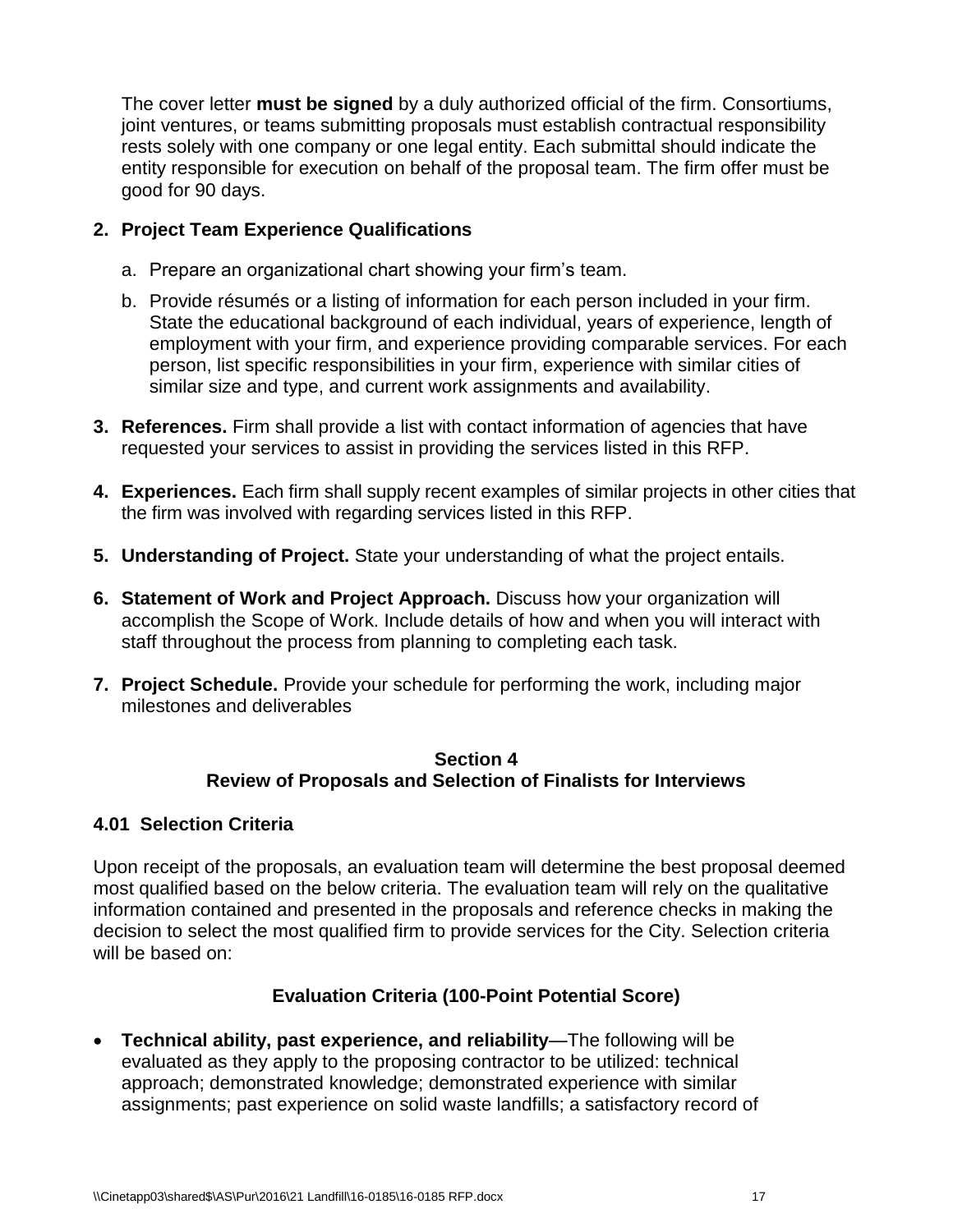|           | performance; and knowledge of and ability to meet applicable federal, state,<br>and local requirements.                                                                                                                                                                                                                    | 30 points |
|-----------|----------------------------------------------------------------------------------------------------------------------------------------------------------------------------------------------------------------------------------------------------------------------------------------------------------------------------|-----------|
| $\bullet$ | <b>Project organization and management</b> —Project organization and<br>management will be evaluated including the following: the project team;<br>management procedures; ability to provide reasonably accurate costs; past<br>record of performance; and the familiarity of the contractor with the Sioux<br>Falls area. | 30 points |
| $\bullet$ | Level of effort—The City of Sioux Falls is soliciting expertise first and<br>foremost and will use compensation factors in relative magnitude to the<br>overall agreement responsibilities.                                                                                                                                | 30 points |
| $\bullet$ | Statement of Qualifications-A description of the consulting contractor and<br>a statement of the contractor's qualifications to perform services of this type.                                                                                                                                                             | 10 points |

**Other Factors**—Proposers may submit additional information that may be of benefit to the City of Sioux Falls as part of the project.

Upon review of the proposals, the firms will be ranked. The higher ranking firms may be invited in for interviews or start negotiations with the City. If an agreement cannot be reached with the highest ranked firm, we will move to the second ranked firm. The same process will be repeated with the other ranked firms if no such agreement can be reached. The City reserves the right to not select a firm as part of this process if an agreement cannot be reached with any company.

Depending on the number of proposals received, the City reserves the right to shortlist the proposals and eliminate the lowest ranking proposals for consideration.

### <span id="page-20-0"></span>**4.02 Oral Presentations**

Offerors determined to be reasonably acceptable for award **may** be required to provide an on-site presentation of the proposed solution for the evaluation committee.

If presentations are needed, the City will schedule a date, time, and location with each of the Offerors if necessary.

Offerors will be responsible for all costs associated with providing the demonstration.

### <span id="page-20-1"></span>**4.03 Special Conditions**

Excluding proprietary information, the successful firm's proposal and contract are deemed public records and shall be available to the public upon request. In addition, the City shall maintain a "Register of Proposals for this Contract," which shall contain the names of companies who submitted a proposal and the name of the company who was awarded the contract; however, the proposals of the submitting firms not awarded the contract are nonpublic records and will remain confidential.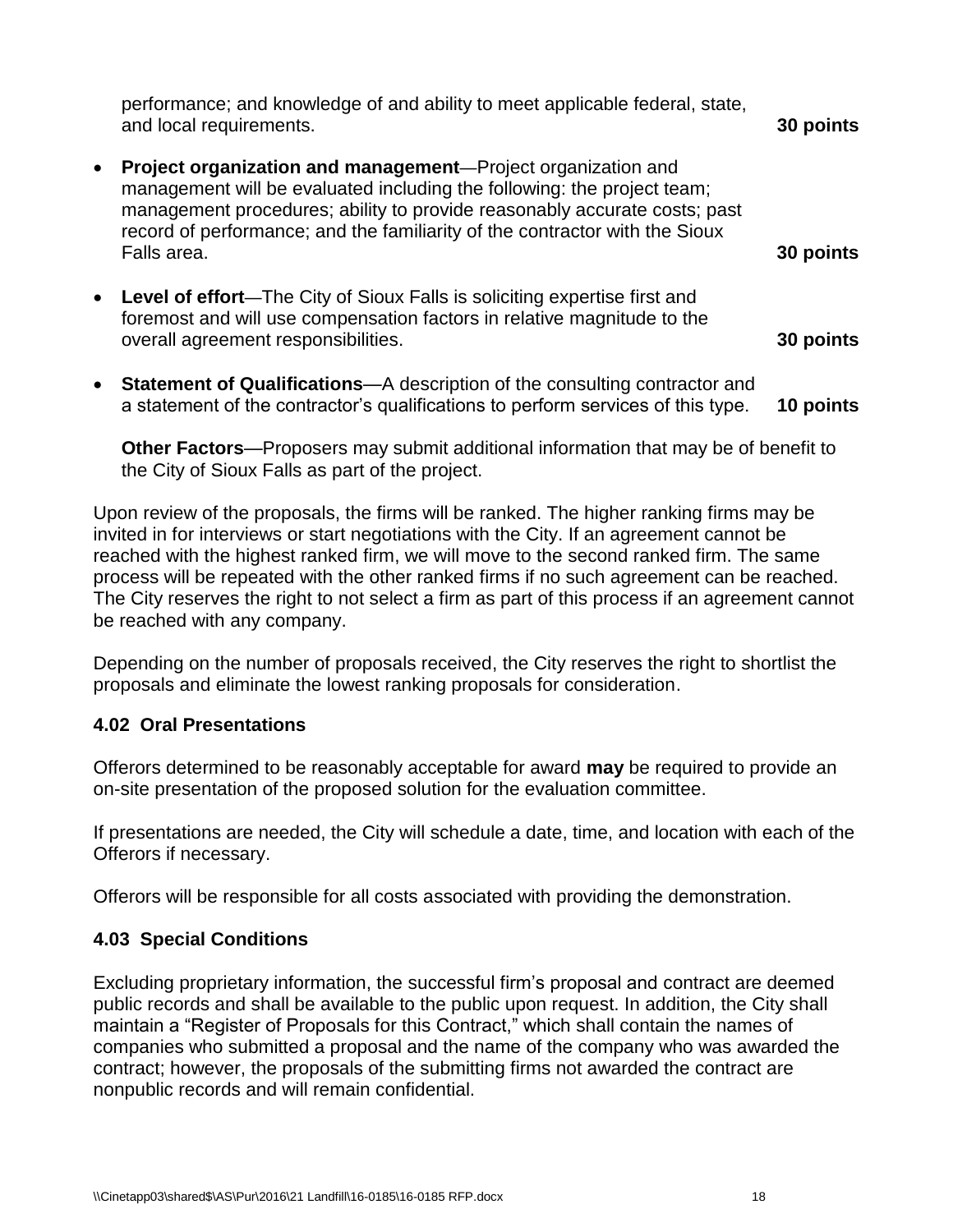#### **Section 5 General Contract Information**

# <span id="page-21-1"></span><span id="page-21-0"></span>**5.01 Contract Type**

This contract is a fixed price contract. The initial contract price will be based upon prices submitted by the Offeror, subject to contract negotiations with the City, and shall be firm for the life of the contract.

# <span id="page-21-2"></span>**5.02 Proposal as a Part of the Contract**

Part or all of this RFP and the successful proposal may be incorporated into the contract.

# <span id="page-21-3"></span>**5.03 Additional Terms and Conditions**

The City reserves the right to add, delete, or modify terms and conditions during contract negotiations. These terms and conditions will be within the scope of the RFP and will not affect the proposed evaluations.

# <span id="page-21-4"></span>**5.04 Supplemental Terms and Conditions**

Proposals, including supplemental terms and conditions, will be accepted, but supplemental conditions that conflict with those contained in this RFP, or that diminish the City's rights under any contract resulting from the RFP, will be considered null and void. The City is not responsible for identifying conflicting supplemental terms and conditions before issuing a contract award. After award of contract:

- 1. If conflict arises between a supplemental term or condition included in the proposal and a term or condition of the RFP, the term or condition of the RFP will prevail; and
- 2. If the City's rights would be diminished as a result of application of a supplemental term or condition included in the proposal, the supplemental term or condition will be considered null and void.

### <span id="page-21-5"></span>**5.05 Contract Approval**

This RFP does not, by itself, obligate the City. The City's obligation will commence when the Mayor signs the contract. Upon written notice to the contractor, the City may set a different starting date for the contract. The City will not be responsible for any work done by the contractor, even work done in good faith, if it occurs prior to the contract start date set by the City.

### <span id="page-21-6"></span>**5.06 Taxes and Taxpayer Tax Identification**

The contractor must provide a valid vendor Tax Identification Number as a provision of the contract.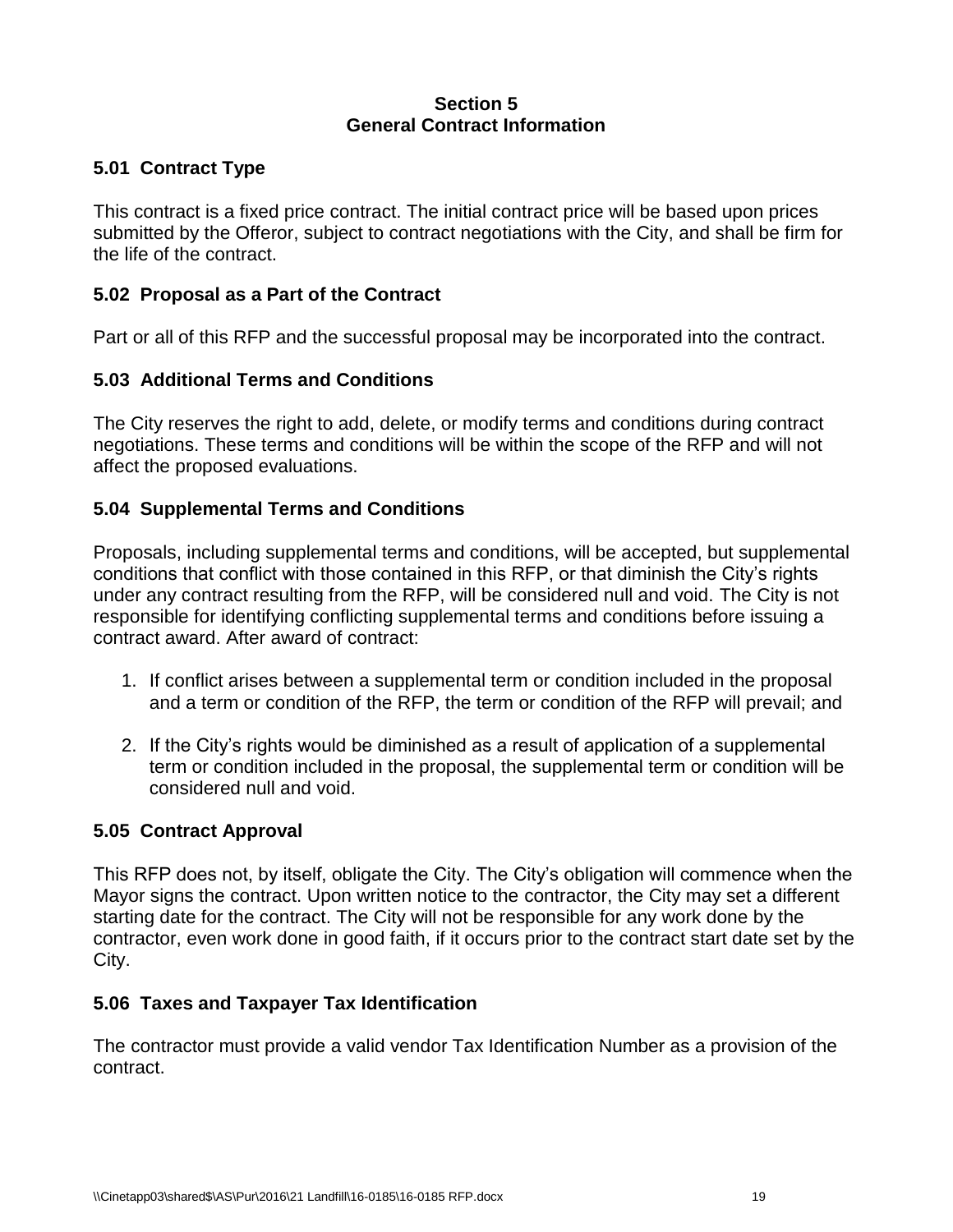1. State and Use Taxes:

Work for this project is subject to state sales tax and use taxes on materials and equipment. Said taxes shall be included in the contract price. Refer to Supplementary Conditions for additional information.

2. Contractor's Excise Tax:

Contractor's excise taxes will be due and payable by the proposer to the South Dakota Department of Revenue. To verify collection and reporting requirements, call 605-367-5800.

#### **Section 6 Standard Proposal Information**

#### <span id="page-22-1"></span><span id="page-22-0"></span>**6.01 Authorized Signature**

An individual authorized to bind the Offeror to the provisions of the RFP must sign all proposals.

### <span id="page-22-2"></span>**6.02 City Not Responsible for Preparation Costs**

The City will not pay any cost associated with the preparation, submittal, presentation, or evaluation of any proposal.

### <span id="page-22-3"></span>**6.03 Conflict of Interest**

Offerors must disclose any instances where the firm or any individuals working on the contract has a possible conflict of interest and, if so, the nature of that conflict (e.g., employed by the City of Sioux Falls). The City reserves the right to cancel the award if any interest disclosed from any source could either give the appearance of a conflict or cause speculation as to the objectivity of the Offeror's proposal. The City's determination regarding any questions of conflict of interest is final.

### <span id="page-22-4"></span>**6.04 Offeror's Certification**

By signature on the proposal, the Offeror certifies that it complies with:

- 1. The laws of the state of South Dakota.
- 2. All applicable local, state, and federal laws, codes, and regulations.
- 3. All terms, conditions, and requirements set forth in this RFP.
- 4. A condition that the proposal submitted was independently arrived at without collusion.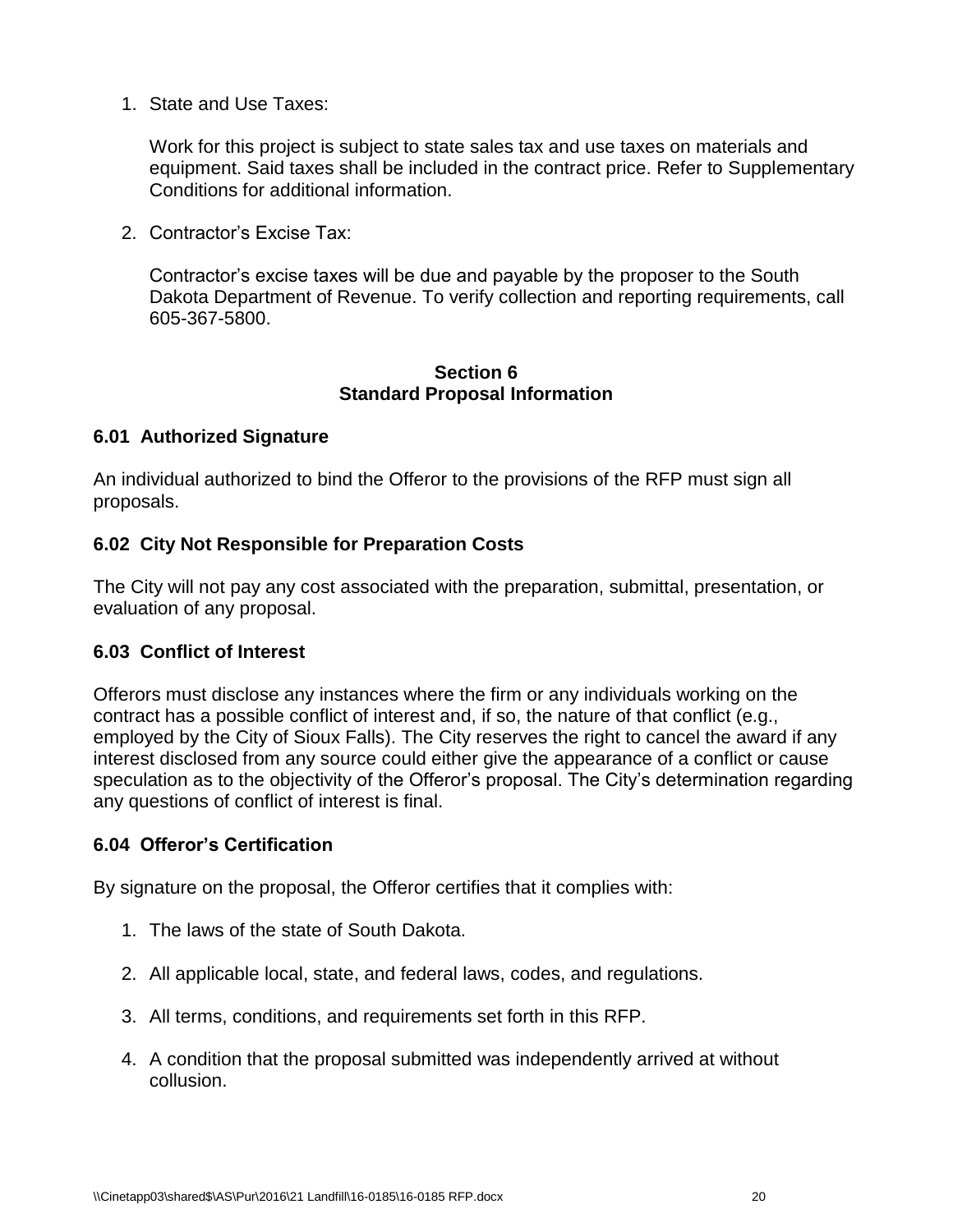5. A condition that the offer will remain open and valid for the period indicated in this solicitation, and any condition that the firm and/or any individuals working on the contract do not have a possible conflict of interest (e.g., employed by the City of Sioux Falls).

If any Offeror fails to comply with the provisions stated in this paragraph, the City reserves the right to reject the proposal, terminate the contract, or consider the contractor in default.

# <span id="page-23-0"></span>**6.05 Offer Held Firm**

Proposals must remain open and valid for at least **30 days** from the deadline specified for submission of proposals. In the event award is not made within **30 days**, the City will send a written request to all Offerors deemed acceptable for award asking Offerors to hold their price firm for a longer specified period of time.

### <span id="page-23-1"></span>**6.06 Amendments to Proposals and Withdrawals of Proposals**

Offerors may amend or withdraw proposals prior to the deadline set for receipt of proposals. No amendments will be accepted after the deadline unless they are in response to the City's request. After the deadline, Offerors may make a written request to withdraw proposals and provide evidence that a substantial mistake has been made. The procurement officer may permit withdrawal of the proposal upon verifying that a substantial mistake has been made, and the City may retain the Offeror's bid bond or other bid type of bid security, if one was required.

### <span id="page-23-2"></span>**6.07 Alternate Proposals**

Offerors may not submit alternate proposals for evaluation.

# <span id="page-23-3"></span>**6.08 Evaluation of Proposals**

All proposals will be reviewed to determine if they are responsive to the requirements of this solicitation. An evaluation committee will evaluate responsive proposals. The evaluation will be based solely on the evaluation factors set forth in this RFP. The evaluation will consider information obtained subsequent to any discussions with Offerors determined to be reasonable for award and any demonstrations, oral presentations, or site inspections, if required in this RFP.

### <span id="page-23-4"></span>**6.09 Right of Rejection**

The City reserves the right to reject any proposals in whole or in part. Proposals received from debarred or suspended vendors will be rejected. The Purchasing Office may reject any proposal that is not responsive to all of the material and substantial terms, conditions, and performance requirements of the RFP.

The Purchasing Office may waive minor informalities that:

Do not affect responsiveness.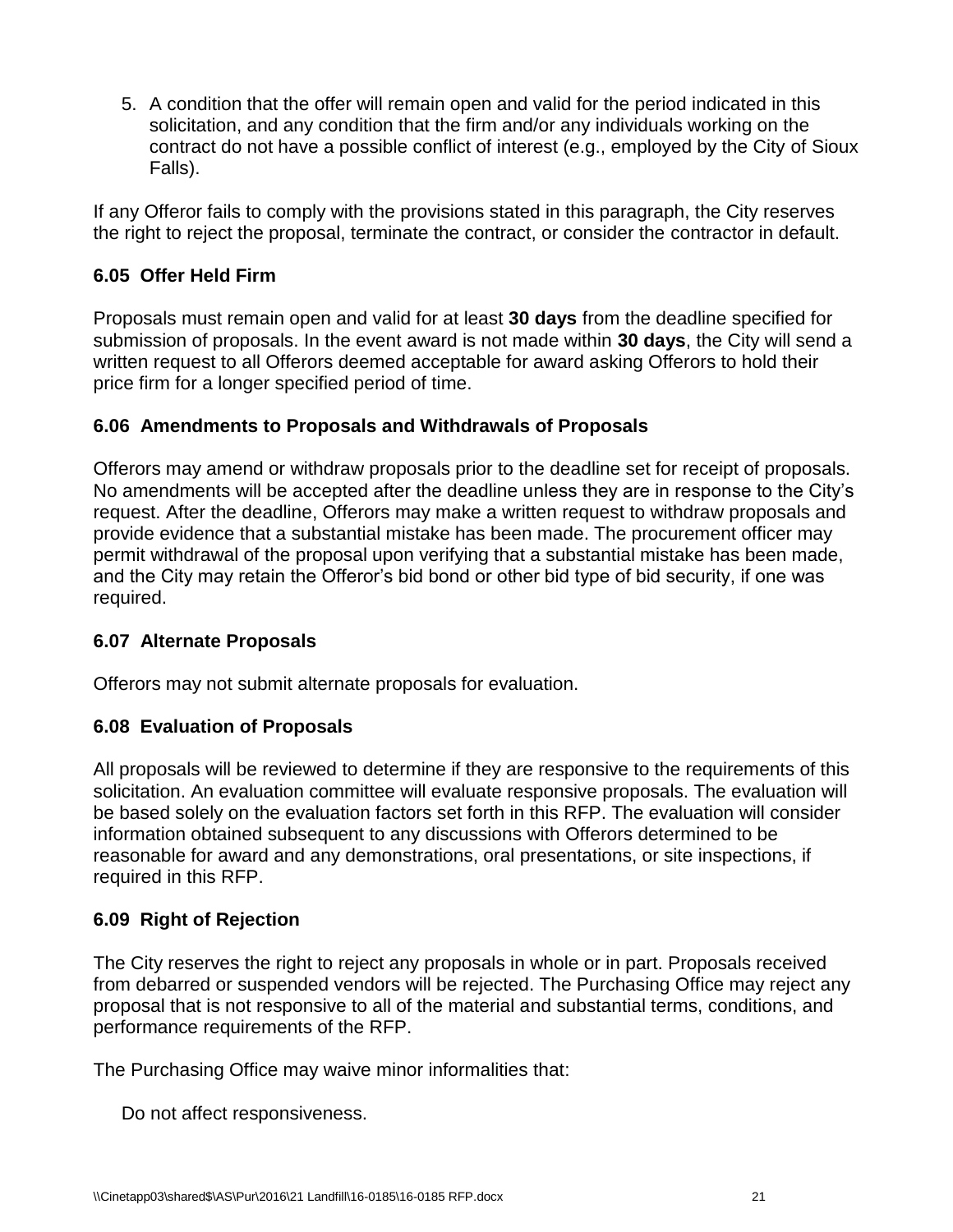Are merely a matter of form or format.

Do not change the relative standing or otherwise prejudice others' offers.

Do not change the meaning or overall scope of the RFP.

Are insignificant, negligible, or immaterial in nature.

Do not reflect a material change in the work.

Do not constitute a substantial reservation against a requirement or provision.

The City reserves the right to reject any proposal determined to be nonresponsive and to reject the proposal of any Offeror determined to be nonresponsive. The City also reserves the right to refrain from making an award if it determines it to be in its best interest.

### <span id="page-24-0"></span>**6.10 Clarification of Offers**

In order to determine if a proposal is reasonably acceptable for award, communications by the Purchasing Office or the proposal evaluation committee are permitted with any Offeror to clarify uncertainties or eliminate confusion concerning the contents of a proposal and determine responsiveness to the RFP requirements. Clarifications may not result in a material or substantive change to the proposal. The initial evaluation may be adjusted because of a clarification under this section.

### <span id="page-24-1"></span>**6.11 Contract Negotiation**

After final evaluation, the Purchasing Office may negotiate with the Offerors of the highestranked proposals. Negotiations, if held, will be within the scope of the request for proposals and limited to those items that would not have an effect on the ranking of proposals. If any Offeror fails to provide the necessary information for negotiations in a timely manner, or fails to negotiate in good faith, the City may terminate negotiations and negotiate with the Offeror of the next highest-ranked proposal.

If contract negotiations are commenced, they will be held at City Hall, 224 West Ninth Street, Sioux Falls, SD—a date and time to be determined.

If contract negotiations are held, the Offeror will be responsible for all costs including its travel and per diem expenses.

### <span id="page-24-2"></span>**6.12 Failure to Negotiate**

If the selected Offeror:

Fails to provide the information required to begin negotiations in a timely manner.

Fails to negotiate in good faith.